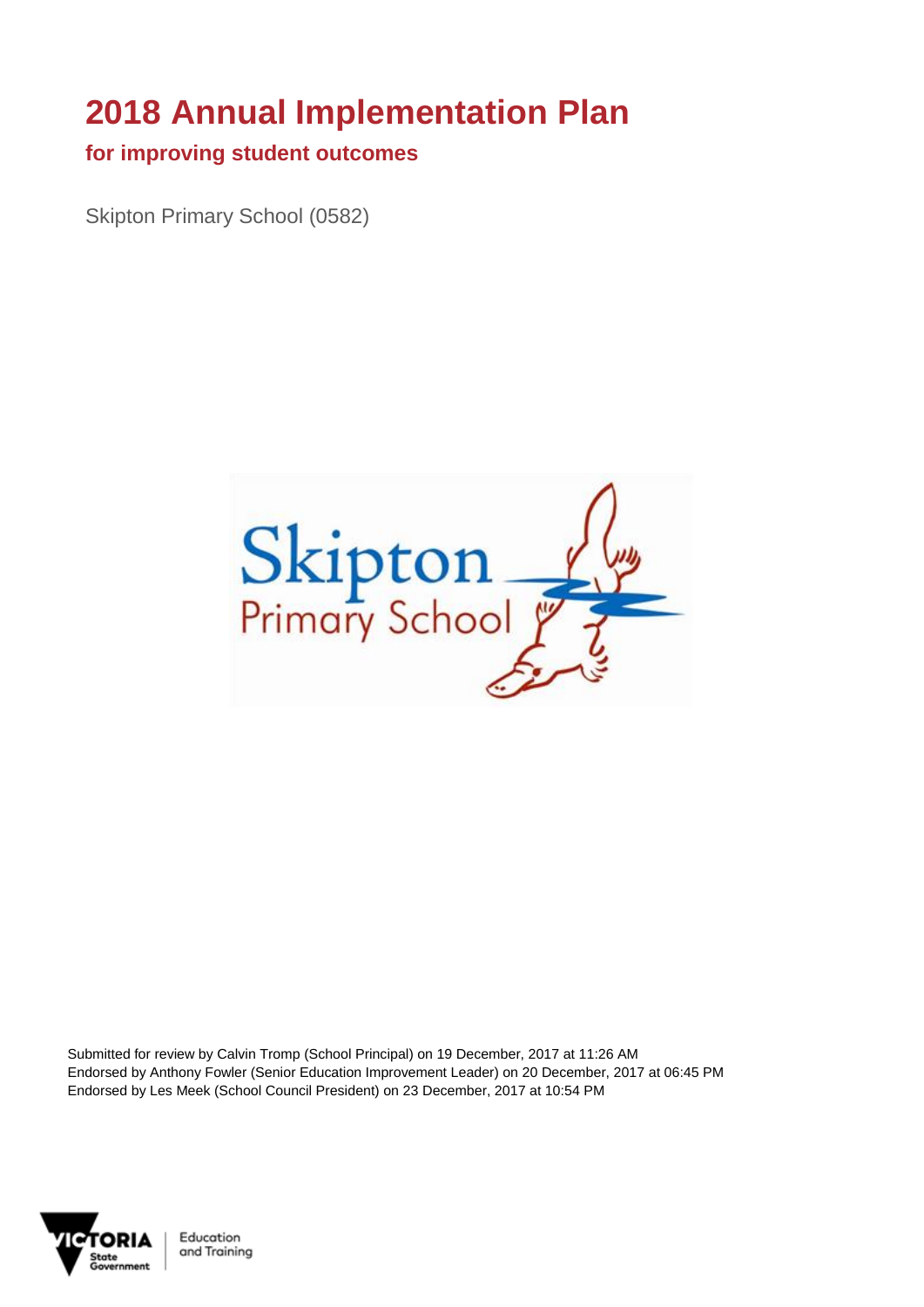# **Self-evaluation Summary - 2018**

|                                       | <b>FISO Improvement Model Dimensions</b><br>The 6 High-impact Improvement Initiatives are highlighted below in red. | <b>Self-evaluation Level</b>      |
|---------------------------------------|---------------------------------------------------------------------------------------------------------------------|-----------------------------------|
| 르                                     | Building practice excellence                                                                                        | Evolving                          |
| ౚఀ<br>lence                           | Curriculum planning and assessment                                                                                  | Emerging                          |
| Excellence<br>teaching ar<br>learning | Evidence-based high-impact teaching strategies                                                                      | Evolving moving towards Embedding |
|                                       | Evaluating impact on learning                                                                                       | Evolving                          |

|                            | Building leadership teams           | Evolving                          |
|----------------------------|-------------------------------------|-----------------------------------|
|                            | Instructional and shared leadership | Evolving                          |
| Professional<br>leadership | Strategic resource management       | Evolving                          |
|                            | Vision, values and culture          | Evolving moving towards Embedding |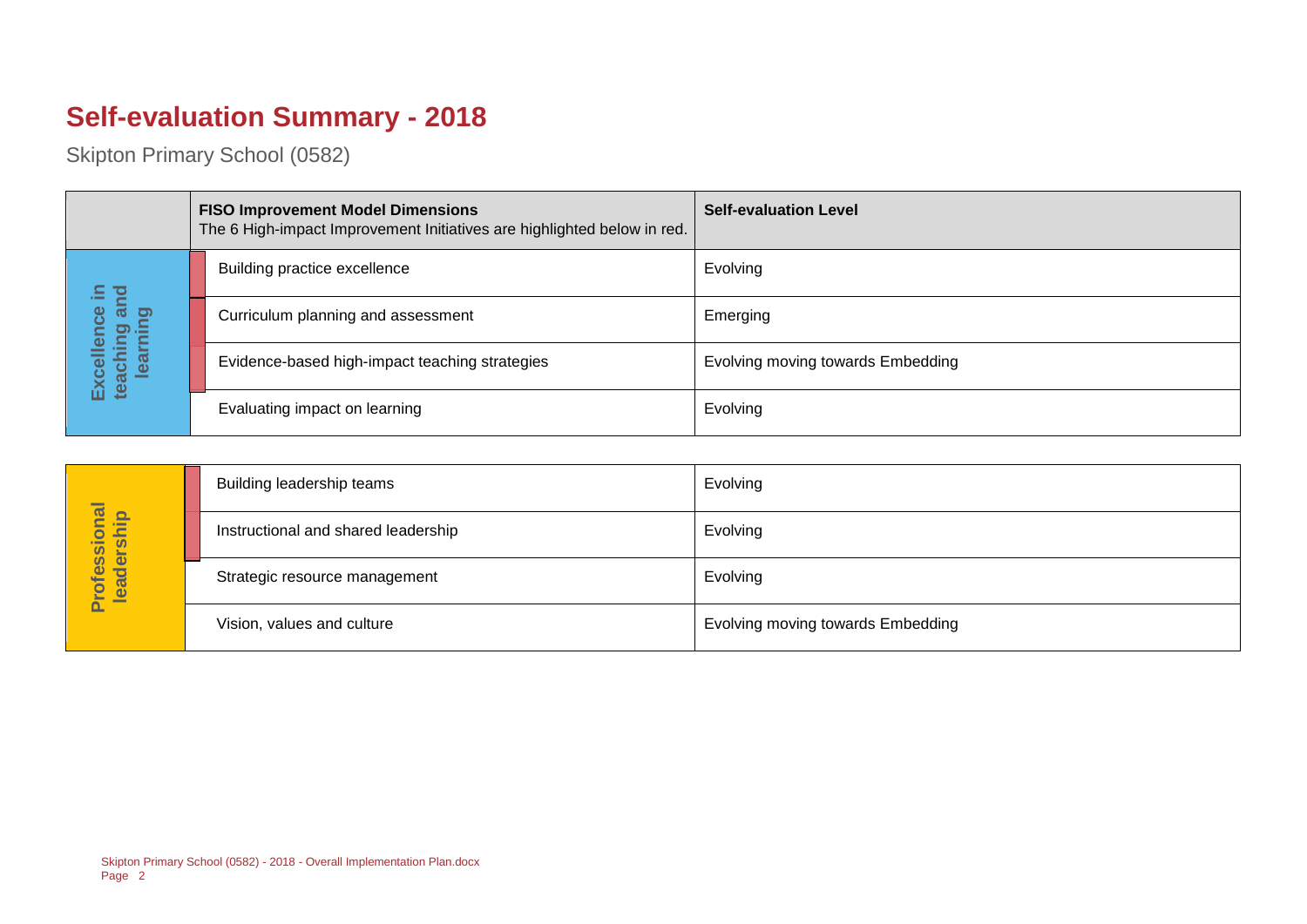|                                      | Empowering students and building school pride | Evolving moving towards Embedding  |
|--------------------------------------|-----------------------------------------------|------------------------------------|
| imate<br>pnin<br>►<br>$\overline{c}$ | Setting expectations and promoting inclusion  | Evolving moving towards Embedding  |
| lear<br>$\bullet$<br>Positiv<br>ior  | Health and wellbeing                          | Embedding moving towards Excelling |
|                                      | Intellectual engagement and self-awareness    | Evolving moving towards Embedding  |

| $\equiv$                                                      | <b>Building communities</b>                  | Embedding                                |
|---------------------------------------------------------------|----------------------------------------------|------------------------------------------|
| S<br><u>ත</u><br>nin<br>$\boldsymbol{\omega}$<br>$\mathbf{C}$ | Global citizenship                           | <b>Evolving moving towards Embedding</b> |
| ត<br><u>וכ</u><br><b>LD</b><br>enga<br><u>_യ</u><br>ပိ        | Networks with schools, services and agencies | Evolving                                 |
|                                                               | Parents and carers as partners               | Embedding                                |

|                                  |                                                                         | Empowering students and building school pride                                                                                                                                                                             | EVOIVING MOVING towards Embedding                                                                                                                                                                                                                                                                                                                                                                                                                                                                                                                                                                                                                                                                                                                                                                                                                                                                                                                                                                                                                                                                             |
|----------------------------------|-------------------------------------------------------------------------|---------------------------------------------------------------------------------------------------------------------------------------------------------------------------------------------------------------------------|---------------------------------------------------------------------------------------------------------------------------------------------------------------------------------------------------------------------------------------------------------------------------------------------------------------------------------------------------------------------------------------------------------------------------------------------------------------------------------------------------------------------------------------------------------------------------------------------------------------------------------------------------------------------------------------------------------------------------------------------------------------------------------------------------------------------------------------------------------------------------------------------------------------------------------------------------------------------------------------------------------------------------------------------------------------------------------------------------------------|
| Positive climate<br>for learning |                                                                         | Setting expectations and promoting inclusion                                                                                                                                                                              | Evolving moving towards Embedding                                                                                                                                                                                                                                                                                                                                                                                                                                                                                                                                                                                                                                                                                                                                                                                                                                                                                                                                                                                                                                                                             |
|                                  | Health and wellbeing                                                    |                                                                                                                                                                                                                           | <b>Embedding moving towards Excelling</b>                                                                                                                                                                                                                                                                                                                                                                                                                                                                                                                                                                                                                                                                                                                                                                                                                                                                                                                                                                                                                                                                     |
|                                  |                                                                         | Intellectual engagement and self-awareness                                                                                                                                                                                | Evolving moving towards Embedding                                                                                                                                                                                                                                                                                                                                                                                                                                                                                                                                                                                                                                                                                                                                                                                                                                                                                                                                                                                                                                                                             |
|                                  |                                                                         |                                                                                                                                                                                                                           |                                                                                                                                                                                                                                                                                                                                                                                                                                                                                                                                                                                                                                                                                                                                                                                                                                                                                                                                                                                                                                                                                                               |
|                                  | <b>Building communities</b>                                             |                                                                                                                                                                                                                           | Embedding                                                                                                                                                                                                                                                                                                                                                                                                                                                                                                                                                                                                                                                                                                                                                                                                                                                                                                                                                                                                                                                                                                     |
| learning                         | Global citizenship                                                      |                                                                                                                                                                                                                           | Evolving moving towards Embedding                                                                                                                                                                                                                                                                                                                                                                                                                                                                                                                                                                                                                                                                                                                                                                                                                                                                                                                                                                                                                                                                             |
| engagement in<br>Community       |                                                                         | Networks with schools, services and agencies                                                                                                                                                                              | Evolving                                                                                                                                                                                                                                                                                                                                                                                                                                                                                                                                                                                                                                                                                                                                                                                                                                                                                                                                                                                                                                                                                                      |
|                                  | Parents and carers as partners                                          |                                                                                                                                                                                                                           | Embedding                                                                                                                                                                                                                                                                                                                                                                                                                                                                                                                                                                                                                                                                                                                                                                                                                                                                                                                                                                                                                                                                                                     |
|                                  |                                                                         |                                                                                                                                                                                                                           |                                                                                                                                                                                                                                                                                                                                                                                                                                                                                                                                                                                                                                                                                                                                                                                                                                                                                                                                                                                                                                                                                                               |
| Enter your reflective comments   |                                                                         | <b>Building Practice Excellence</b><br>Curriculum planning & assessment<br>Intellectual engagement and self-awareness<br>Empowering students and building school pride.<br>improve student achievement will be the focus. | The overall intent will be to enact the school's vision for each student. We would wish every child to experience success,<br>confidence, and creativity and become active and informed about their community and their place in it.<br>After consideration of the school's performance over the past four years and the factors that enabled or inhibited its<br>progress, four initiative areas were proposed by the panel as considerations for the next Strategic Plan.<br>To do this the school needs to put into place a whole-school curriculum plan and consistency in how this is taught in each<br>class. A culture of collaboration and collective responsibility to develop effective and consistent teaching practices and to<br>At the same time the school endeavours to increase student voice, that is, providing opportunities for students to influence<br>their own learning as well as have input into decisions and directions the school takes. This is in order for students to take<br>responsibility for their own learning and to become independent and self-regulating learners. |
| Page 3                           | Skipton Primary School (0582) - 2018 - Overall Implementation Plan.docx |                                                                                                                                                                                                                           |                                                                                                                                                                                                                                                                                                                                                                                                                                                                                                                                                                                                                                                                                                                                                                                                                                                                                                                                                                                                                                                                                                               |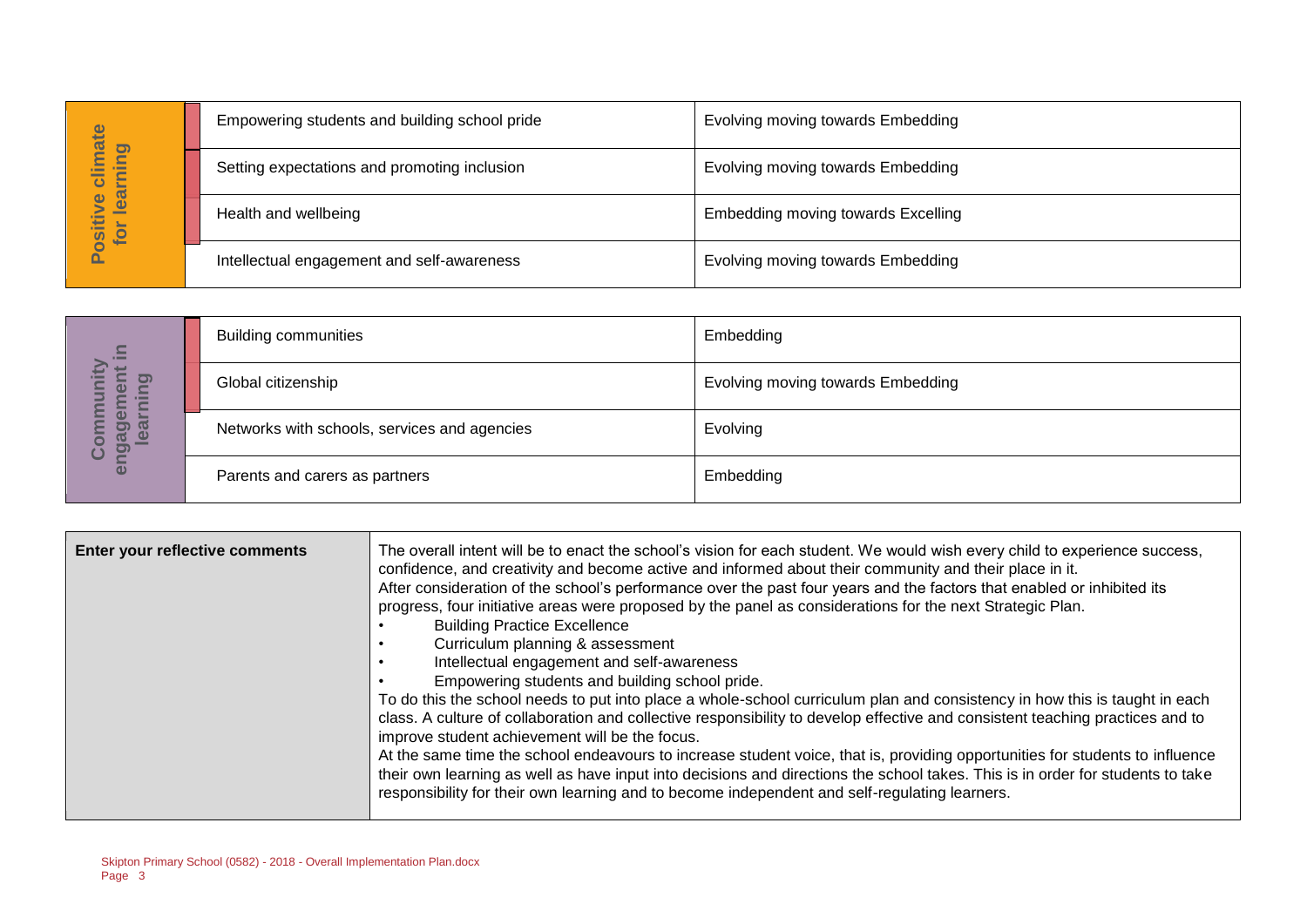| <b>Considerations for 2019</b>   | Improving coherance and consistency in literacy and numeracy across the school. |
|----------------------------------|---------------------------------------------------------------------------------|
| Documents that support this plan |                                                                                 |

#### **Annual Implementation Plan - 2018**

## **FISO Improvement Initiatives and Key Improvement Strategies**

| <b>Four Year Strategic</b><br><b>Goals</b>                               | <b>Four Year Strategic Targets</b>                                                        |               |       |        | Is this<br>selected<br>for focus<br>this year? | 12 month target<br>Outline what you<br>want achieve in the<br>next 12 months<br>against your<br>Strategic Plan target. | <b>FISO</b> initiative                                                                                               |  |
|--------------------------------------------------------------------------|-------------------------------------------------------------------------------------------|---------------|-------|--------|------------------------------------------------|------------------------------------------------------------------------------------------------------------------------|----------------------------------------------------------------------------------------------------------------------|--|
| To achieve high learning<br>growth in literacy and<br>numeracy for every | 1. Improve relative growth in literacy and numeracy as measured by<br>NAPLAN grade 3 to 5 |               |       |        | Yes                                            | Increase the<br>excellence<br>percentage of<br>students achieving                                                      | <b>Building practice</b>                                                                                             |  |
| student.                                                                 |                                                                                           |               | Low   | Medium | High                                           |                                                                                                                        | 'high relative growth'                                                                                               |  |
|                                                                          | G&P                                                                                       | 2016          | 18.2% | 36.4%  | 45.5%                                          |                                                                                                                        | in.<br>NAPLAN (based on<br>average data 2013 -<br>2017)<br>Reading: 40% (4<br>year ave. 37%)<br>Writing: 32% (4 year |  |
|                                                                          |                                                                                           | <b>Target</b> | 10%   | 40%    | 50%                                            |                                                                                                                        |                                                                                                                      |  |
|                                                                          | Numeracy                                                                                  | 2016          | 0%    | 54.5%  | 45.5%                                          |                                                                                                                        |                                                                                                                      |  |
|                                                                          |                                                                                           | <b>Target</b> | $0\%$ | 50%    | 50%                                            |                                                                                                                        |                                                                                                                      |  |
|                                                                          | Reading                                                                                   | 2016          | 9.1%  | 45.5%  | 45.5%                                          |                                                                                                                        | ave. 29%)<br>Numeracy: 30% (4                                                                                        |  |
|                                                                          |                                                                                           | <b>Target</b> | 5%    | 45%    | 50%                                            |                                                                                                                        | year ave. 26%).                                                                                                      |  |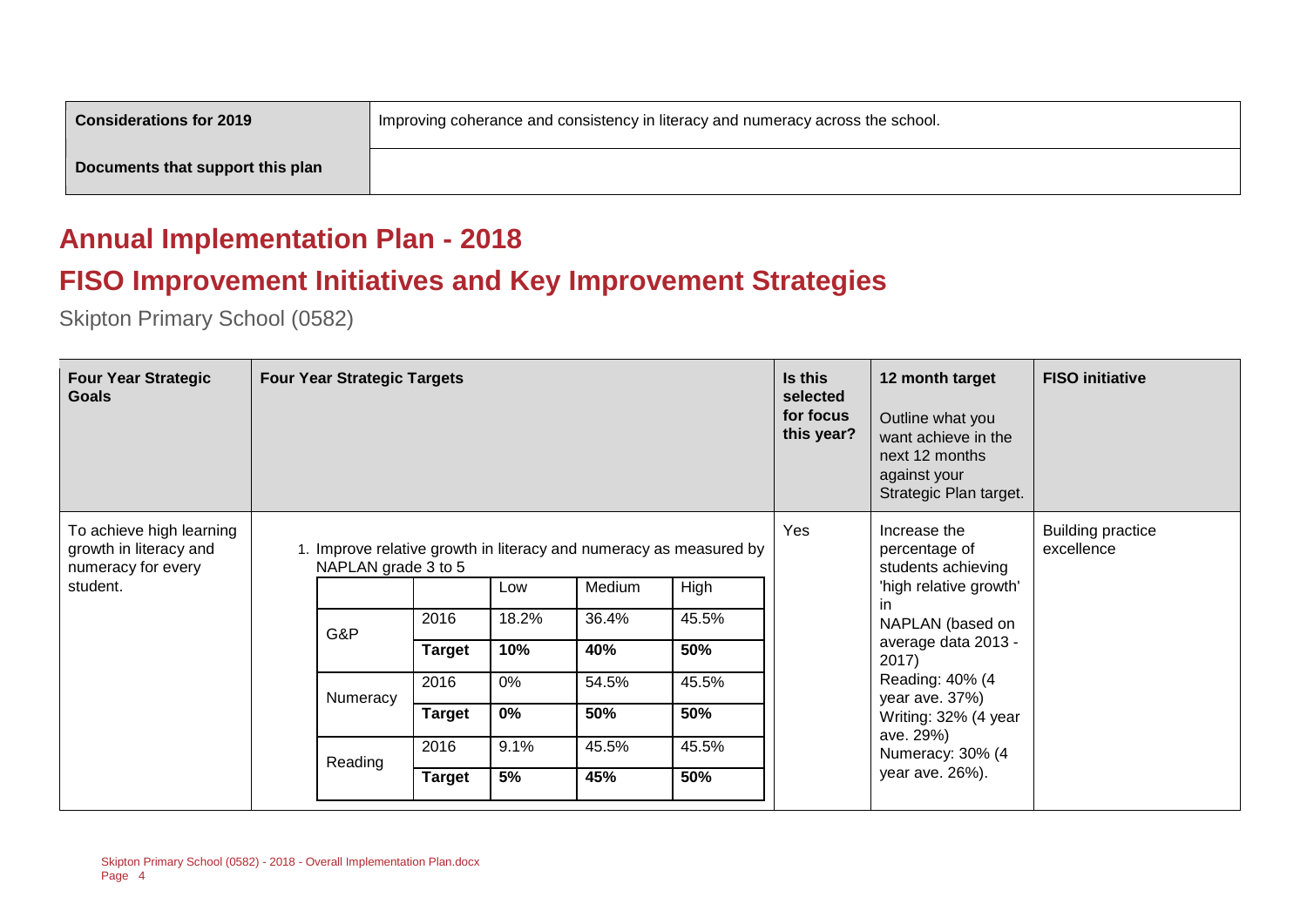| Spelling                                                                           | 2016                  | 18.2% | 36.4%        | 45.5%                                                                | Reduce the number<br>of students              |
|------------------------------------------------------------------------------------|-----------------------|-------|--------------|----------------------------------------------------------------------|-----------------------------------------------|
|                                                                                    | <b>Target</b>         | 10%   | 40%          | 50%                                                                  | achieving 'medium                             |
|                                                                                    | 2016                  | 9.1%  | 45.5%        | 45.5%                                                                | growth' in NAPLAN<br>(based on average        |
| Writing                                                                            | <b>Target</b>         | 5%    | 45%          | 50%                                                                  | data 2013 - 2017)                             |
| 1. To increase the percentage of students in the top two bands in<br><b>NAPLAN</b> |                       |       | Year 3       | Year 5                                                               | Reading: 50%<br>Writing: 60%<br>Numeracy: 70% |
| G&P                                                                                | 2016<br><b>Target</b> |       | 58.8%<br>60% | 36.4%<br>40%                                                         |                                               |
|                                                                                    |                       |       |              |                                                                      |                                               |
| Numeracy                                                                           | 2016                  |       | 35.3%        | 36.4%                                                                |                                               |
|                                                                                    | <b>Target</b>         |       | 40%          | 40%                                                                  |                                               |
| Reading                                                                            | 2016                  |       | 53%          | 36.4%                                                                |                                               |
|                                                                                    | <b>Target</b>         |       | 60%          | 40%                                                                  |                                               |
| Spelling                                                                           | 2016                  |       | 58.8%        | 36.4%                                                                |                                               |
|                                                                                    | <b>Target</b>         |       | 60%          | 40%                                                                  |                                               |
| Writing                                                                            | 2016                  |       | 76.5%        | 36.4%                                                                |                                               |
|                                                                                    | <b>Target</b>         |       | 80%          | 40%                                                                  |                                               |
| 1. To increase the percentage of students achieving the highest                    |                       |       |              | levels of achievement according to Teacher Judgements (A&B)<br>$P-6$ |                                               |
| Reading & viewing                                                                  |                       |       | 2016         | 62%                                                                  |                                               |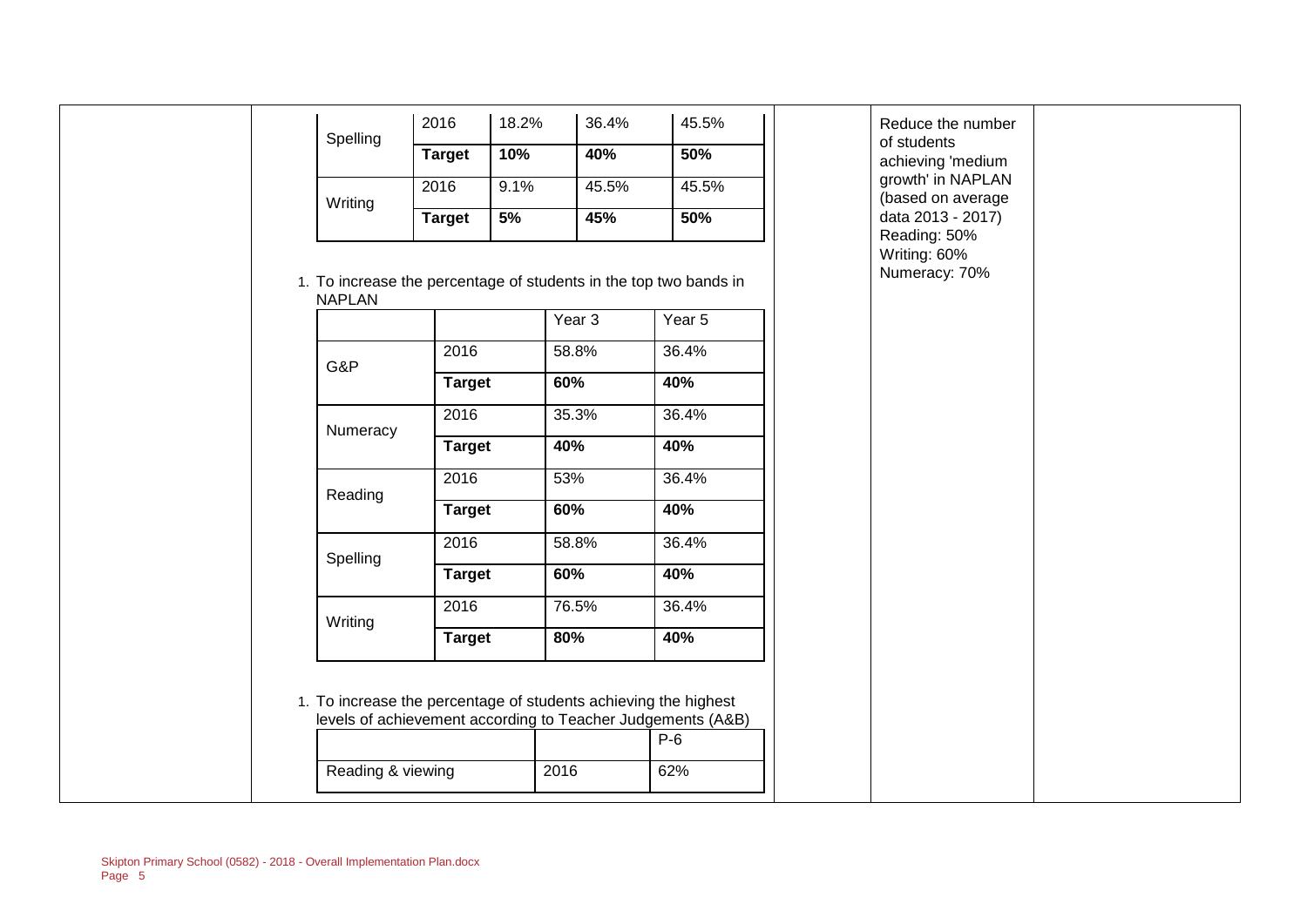|  |                                                                          | <b>Target</b> |               | 70%           |  |
|--|--------------------------------------------------------------------------|---------------|---------------|---------------|--|
|  |                                                                          |               |               |               |  |
|  | Speaking & listening                                                     | 2016          |               | 33%           |  |
|  |                                                                          | <b>Target</b> |               | 40%           |  |
|  |                                                                          | 2016          |               | 47%           |  |
|  | Writing                                                                  | <b>Target</b> |               | 55%           |  |
|  |                                                                          | 2016          |               | 28%           |  |
|  | Measurement & geometry                                                   | <b>Target</b> |               | 40%           |  |
|  |                                                                          | 2016          |               | 40%           |  |
|  | Number & algebra                                                         | <b>Target</b> |               | 50%           |  |
|  | Statistics & probability                                                 |               |               | 18%           |  |
|  |                                                                          |               | <b>Target</b> | 30%           |  |
|  | Science as a human                                                       | 2016          |               | 15%           |  |
|  | endeavor                                                                 | <b>Target</b> |               | 30%           |  |
|  |                                                                          | 2016          |               | 13%           |  |
|  | Science inquiry skills                                                   | <b>Target</b> |               | 25%           |  |
|  |                                                                          | 2016          |               | 20%           |  |
|  | Science understanding                                                    | <b>Target</b> |               | 25%           |  |
|  | 4. To increase Staff opinion survey results in the following components: |               |               |               |  |
|  | <b>Component percentage</b><br>endorsement - climate                     |               | 2016          | <b>Target</b> |  |
|  | Academic emphasis                                                        |               | 84.4%         | 90%           |  |
|  | Teacher collaboration                                                    |               | 65%           | 88%           |  |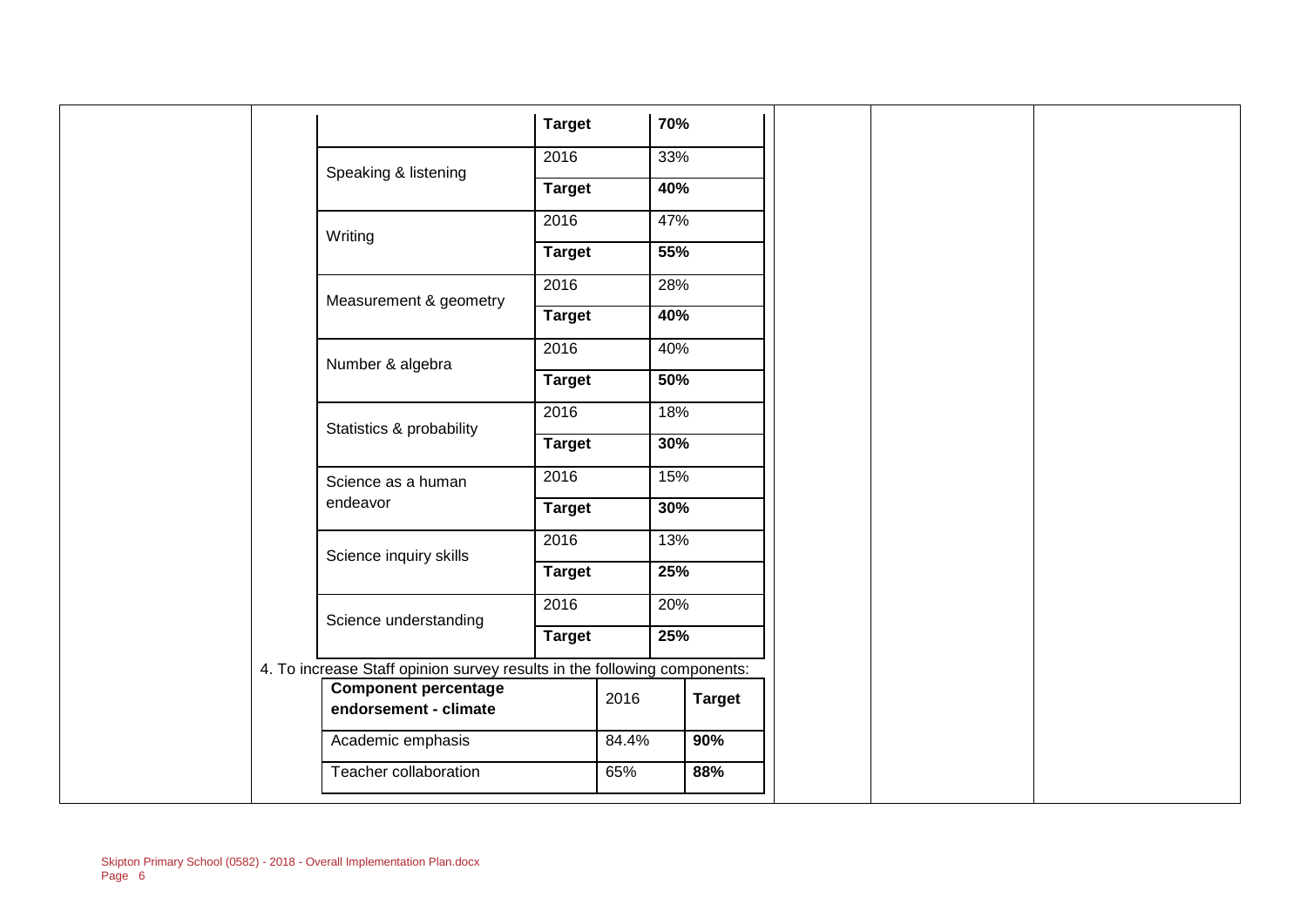|                              |  | Collective focus on student learning                                                                                                                                                                                | 85%  | 90%           |                             |                                                                                             |                         |
|------------------------------|--|---------------------------------------------------------------------------------------------------------------------------------------------------------------------------------------------------------------------|------|---------------|-----------------------------|---------------------------------------------------------------------------------------------|-------------------------|
|                              |  |                                                                                                                                                                                                                     |      |               |                             |                                                                                             |                         |
|                              |  | Staff trust in colleagues                                                                                                                                                                                           | 80%  | 90%           |                             |                                                                                             |                         |
|                              |  | Guaranteed & viable curriculum                                                                                                                                                                                      | 75%  | 85%           |                             |                                                                                             |                         |
|                              |  | <b>Component percentage</b><br>endorsement - Staff safety &<br>wellbeing                                                                                                                                            | 2016 | <b>Target</b> |                             |                                                                                             |                         |
|                              |  | Staff professional safety                                                                                                                                                                                           | 40%  | 60%           |                             |                                                                                             |                         |
|                              |  | Staff Safety and Wellbeing<br><b>Consultation and Participation</b>                                                                                                                                                 | 15%  | 40%           |                             |                                                                                             |                         |
| Increase student voice,      |  | Improved rating from 'evolving' to 'embedding' of teaching practices and<br>curriculum and assessment processes against the FISO Continuum<br>To increase Staff opinion survey results in the following components: |      |               | Yes                         | To improve the                                                                              | Intellectual engagement |
| engagement and<br>motivation |  | <b>Component percentage</b><br>endorsement - climate                                                                                                                                                                |      | <b>Target</b> |                             | mean positive score<br>in the 'Attitudes to<br>school' survey                               | and self-awareness      |
|                              |  | Collective efficacy                                                                                                                                                                                                 | 91%  | 95%           |                             | factors:<br>Motivation and                                                                  |                         |
|                              |  | Teacher collaboration                                                                                                                                                                                               | 65%  | 88%           |                             | interest: 95%                                                                               |                         |
|                              |  | Collective focus on student learning                                                                                                                                                                                | 85%  | 90%           | Stimulated learning:<br>85% |                                                                                             |                         |
|                              |  | Staff trust in colleagues                                                                                                                                                                                           | 80%  | 90%           |                             | Learning<br>Confidence: 90%                                                                 |                         |
|                              |  | Guaranteed & viable curriculum                                                                                                                                                                                      | 75%  | 85%           |                             | Student voice and<br>agency: 90%                                                            |                         |
|                              |  | Reduce the number of student absences as follows:<br><b>Target</b><br>2016<br>Level                                                                                                                                 |      |               |                             | To improve the<br>mean positive<br>scores in the 'Staff<br>Satisfaction' survey<br>factors: |                         |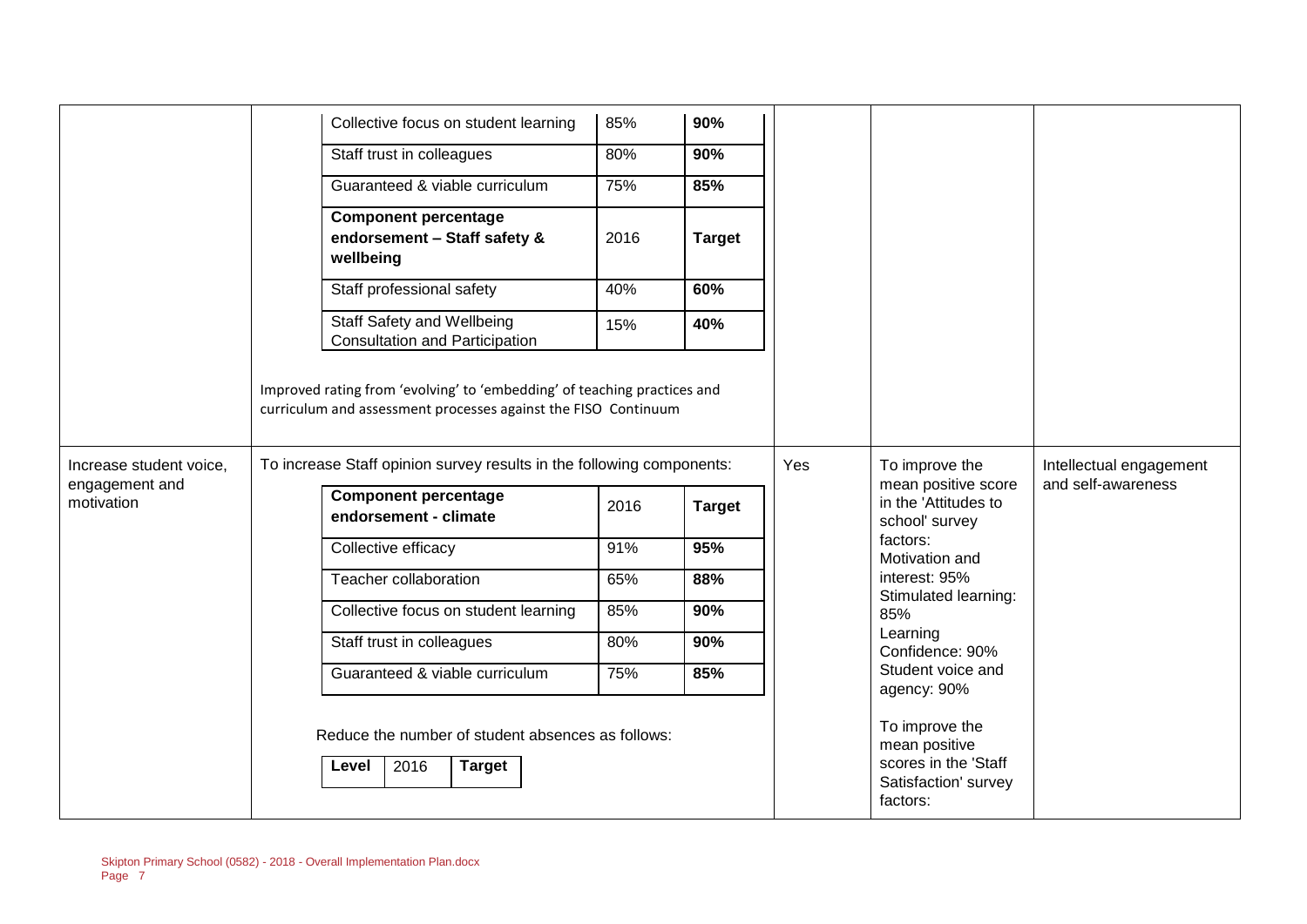| Prep                    | 10.96                 | $\boldsymbol{8}$        |      |                                                                |
|-------------------------|-----------------------|-------------------------|------|----------------------------------------------------------------|
| $\mathbf{1}$            | 8.95                  | $\boldsymbol{8}$        |      |                                                                |
| 2                       | 10.08                 | $\overline{\mathbf{8}}$ |      |                                                                |
| 3                       | 12.15                 | 10                      |      |                                                                |
| $\overline{4}$          | 11.10                 | $\overline{9}$          |      |                                                                |
| $5\phantom{.0}$         | 10.86                 | $\overline{9}$          |      |                                                                |
| 6                       | 7.55                  | $\overline{7}$          |      |                                                                |
| $P-6$                   | 10.48                 | 8.5                     |      |                                                                |
|                         |                       |                         |      |                                                                |
| components:             | <b>Component mean</b> |                         | 2016 |                                                                |
| Stimulating<br>learning |                       |                         | 5.99 | 6.1                                                            |
| Classroom<br>behaviour  |                       |                         | 4.04 | <b>Target</b><br>4.5                                           |
|                         | Student motivation    |                         | 6.04 | Increase Parent Opinion Survey results in the following<br>6.2 |

#### **Improvement Initiatives Rationale**

The overall intent will be to enact the school's vision for each student. We want every child to experience success, develop confidence and creativity, and become active and informed about their community and their place in it. After consideration of the school's performance over the past four years and the factors that enabled or inhibited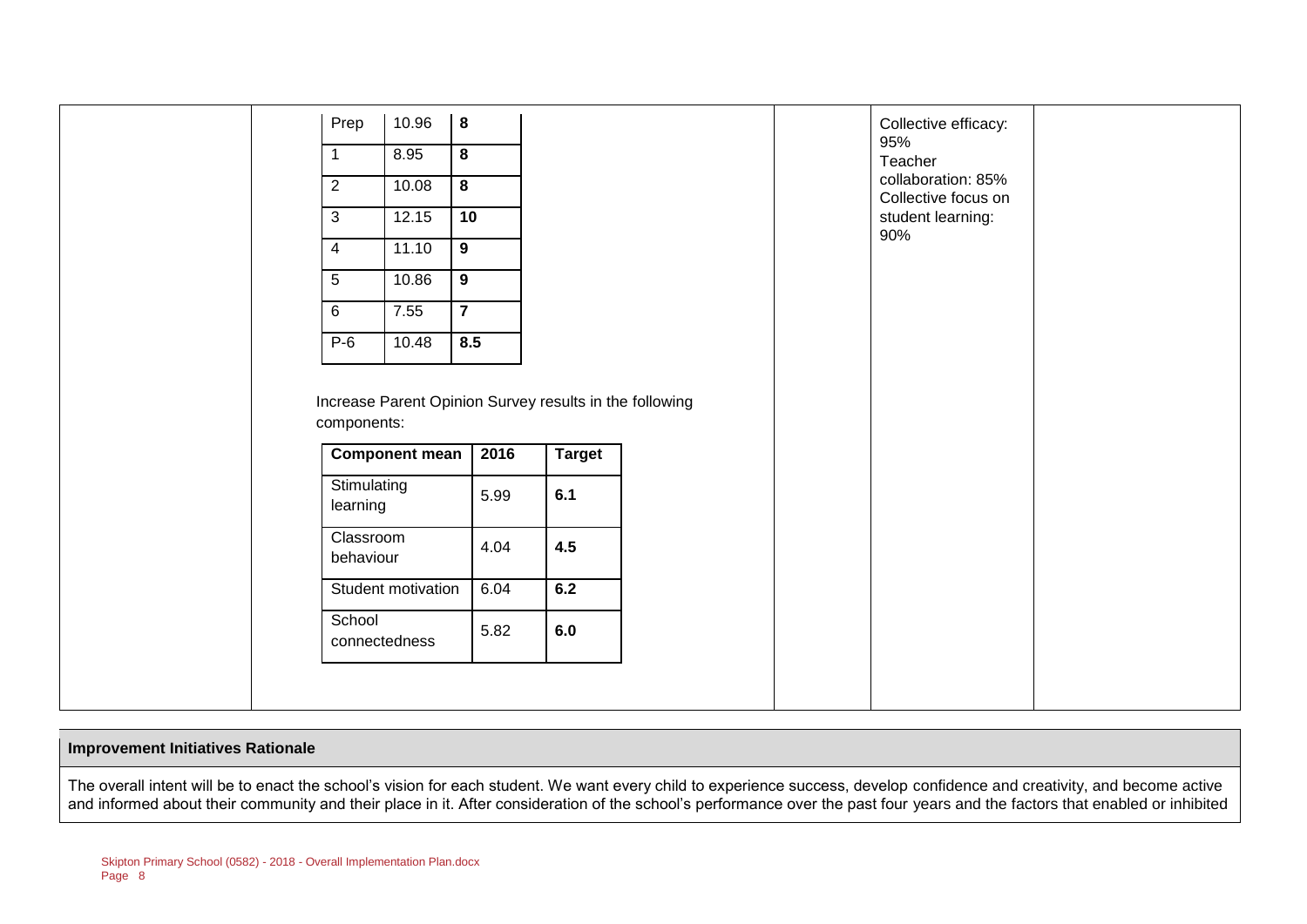its progress, four initiative areas were selected for the Strategic Plan.<br>
. Building Practice Excellence

- **Building Practice Excellence**
- Curriculum planning & assessment
- Intellectual engagement and self-awareness
- Empowering students and building school pride.

To do this the school needs to put into place a whole-school curriculum plan and consistency in how this is taught in each class. A culture of collaboration and collective responsibility to develop effective and consistent teaching practices and to improve student achievement will be the focus.

| Goal 1                            | To achieve high learning growth in literacy and numeracy for every student.                                                                                                                                                                                                                                                                                                             |
|-----------------------------------|-----------------------------------------------------------------------------------------------------------------------------------------------------------------------------------------------------------------------------------------------------------------------------------------------------------------------------------------------------------------------------------------|
| 12 month target 1.1               | Increase the percentage of students achieving 'high relative growth' in<br>NAPLAN (based on average data 2013 - 2017)<br>Reading: 40% (4 year ave. 37%)<br>Writing: 32% (4 year ave. 29%)<br>Numeracy: 30% (4 year ave. 26%).<br>Reduce the number of students achieving 'medium growth' in NAPLAN (based on average data 2013 - 2017)<br>Reading: 50%<br>Writing: 60%<br>Numeracy: 70% |
| <b>FISO Initiative</b>            | Building practice excellence                                                                                                                                                                                                                                                                                                                                                            |
| <b>Key Improvement Strategies</b> |                                                                                                                                                                                                                                                                                                                                                                                         |
| KIS <sub>1</sub>                  | Develop an agreed and documented instructional model incorporating high-impact teaching strategies such as questioning,<br>explicit teaching to learning intentions and success criteria and a common lesson structure.                                                                                                                                                                 |
| KIS <sub>2</sub>                  | Develop a curriculum plan that reflects the school's vision, priorities, values and pedagogical practices and identifies essential<br>learning skills required for each grade level.                                                                                                                                                                                                    |

| Goal 2 | Increase student voice, engagement and motivation |
|--------|---------------------------------------------------|
|--------|---------------------------------------------------|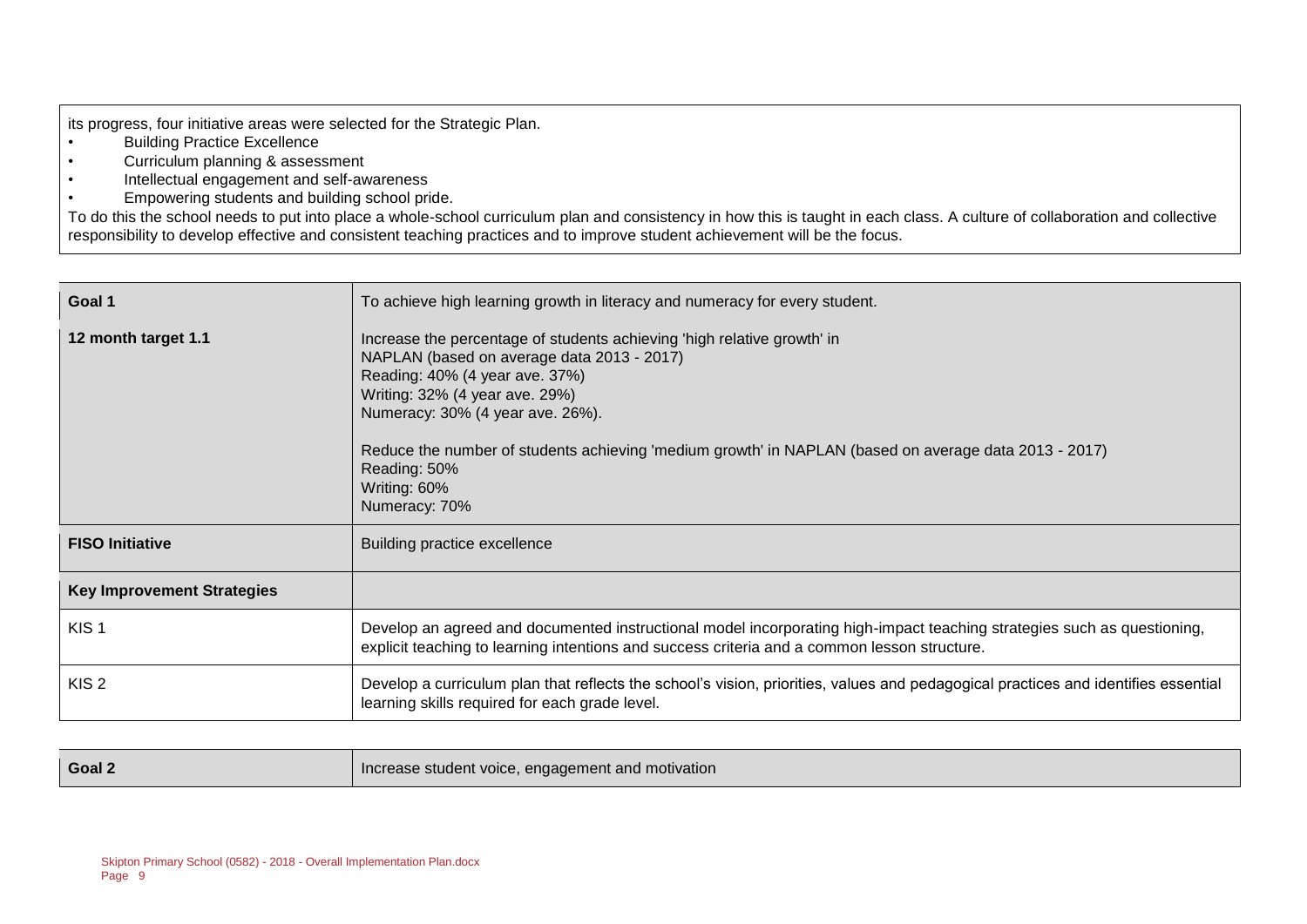| 12 month target 2.1               | To improve the mean positive score in the 'Attitudes to school' survey factors:<br>Motivation and interest: 95%<br>Stimulated learning: 85%<br>Learning Confidence: 90%<br>Student voice and agency: 90%<br>To improve the mean positive scores in the 'Staff Satisfaction' survey factors:<br>Collective efficacy: 95%<br>Teacher collaboration: 85%<br>Collective focus on student learning: 90% |
|-----------------------------------|----------------------------------------------------------------------------------------------------------------------------------------------------------------------------------------------------------------------------------------------------------------------------------------------------------------------------------------------------------------------------------------------------|
| <b>FISO Initiative</b>            | Intellectual engagement and self-awareness                                                                                                                                                                                                                                                                                                                                                         |
| <b>Key Improvement Strategies</b> |                                                                                                                                                                                                                                                                                                                                                                                                    |
| KIS <sub>1</sub>                  | To further strengthen teaching practices which purposefully engage and motivate students and offer opportunities for students<br>to have a voice, take responsibility for, and contribute to, their own learning.                                                                                                                                                                                  |

## **Define Evidence of Impact and Activities and Milestones - 2018**

| Goal 1              | To achieve high learning growth in literacy and numeracy for every student.                                                                                                                                                                                                                                                                                                             |
|---------------------|-----------------------------------------------------------------------------------------------------------------------------------------------------------------------------------------------------------------------------------------------------------------------------------------------------------------------------------------------------------------------------------------|
| 12 month target 1.1 | Increase the percentage of students achieving 'high relative growth' in<br>NAPLAN (based on average data 2013 - 2017)<br>Reading: 40% (4 year ave. 37%)<br>Writing: 32% (4 year ave. 29%)<br>Numeracy: 30% (4 year ave. 26%).<br>Reduce the number of students achieving 'medium growth' in NAPLAN (based on average data 2013 - 2017)<br>Reading: 50%<br>Writing: 60%<br>Numeracy: 70% |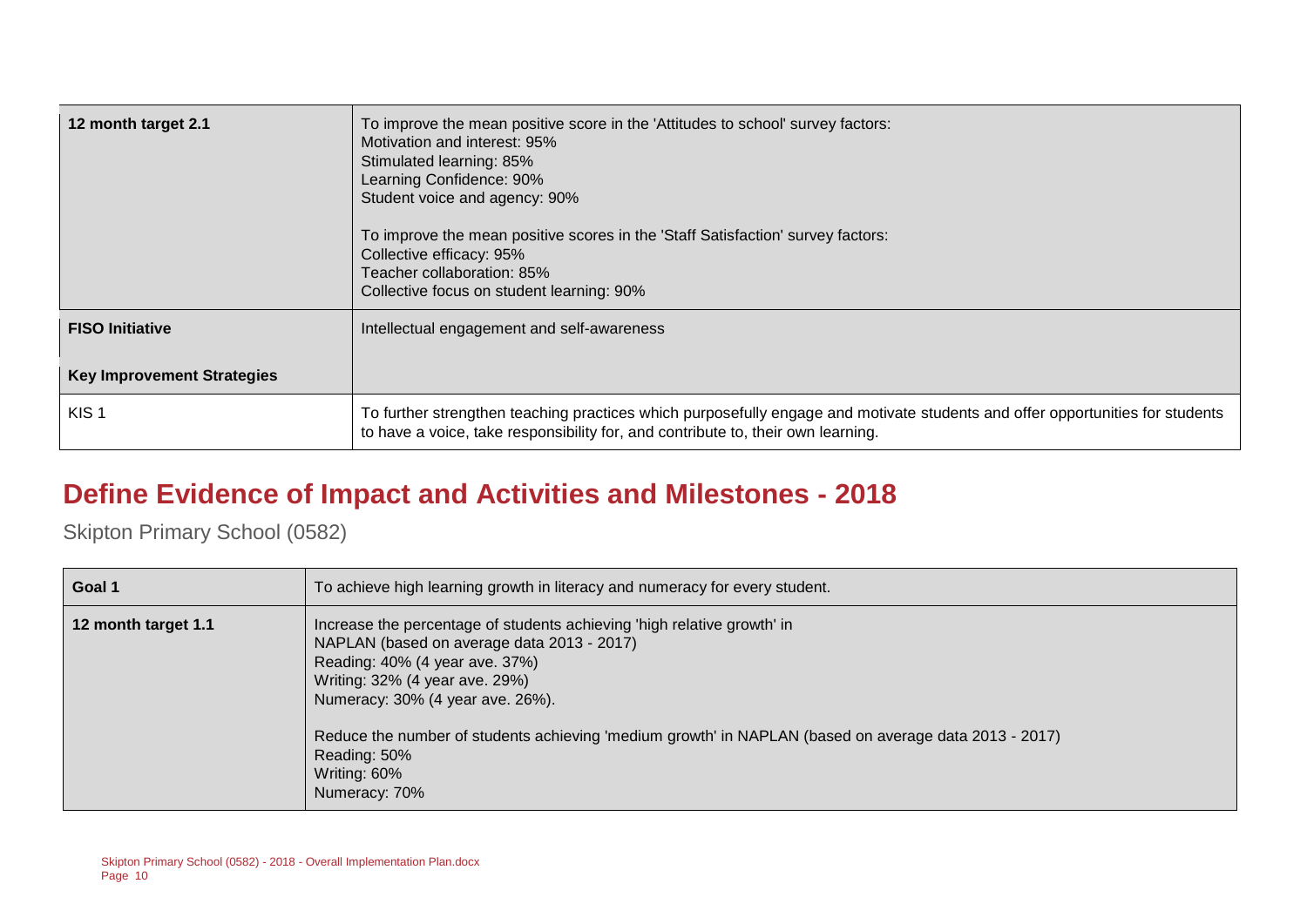| <b>FISO Initiative</b>            | Building practice excellence                                                                                                                                                                                                                                                                                                                                                                                                                                                                                                                                                                                                                                                                                                                                                                                                                                                                                                                                                                                                                                                                                                                                                                                                                                                                                                                                                                                                                                    |  |  |  |  |
|-----------------------------------|-----------------------------------------------------------------------------------------------------------------------------------------------------------------------------------------------------------------------------------------------------------------------------------------------------------------------------------------------------------------------------------------------------------------------------------------------------------------------------------------------------------------------------------------------------------------------------------------------------------------------------------------------------------------------------------------------------------------------------------------------------------------------------------------------------------------------------------------------------------------------------------------------------------------------------------------------------------------------------------------------------------------------------------------------------------------------------------------------------------------------------------------------------------------------------------------------------------------------------------------------------------------------------------------------------------------------------------------------------------------------------------------------------------------------------------------------------------------|--|--|--|--|
| <b>Key Improvement Strategy 1</b> | Develop an agreed and documented instructional model incorporating high-impact teaching strategies such as questioning, explicit<br>teaching to learning intentions and success criteria and a common lesson structure.                                                                                                                                                                                                                                                                                                                                                                                                                                                                                                                                                                                                                                                                                                                                                                                                                                                                                                                                                                                                                                                                                                                                                                                                                                         |  |  |  |  |
| Actions                           | - Establish a Literacy Team and Numeracy Team which will lead the improvement strategy.<br>- Complete development of instructional model for Literacy and Numeracy, including descriptors of effective teaching strategies<br>relevant to each component of the model.<br>- Support teachers to embed the Instructional Model in their approach to teaching Literacy and Numeracy through professional<br>learning.<br>- Ensure Literacy and Numeracy planning across the school reflects the instructional model through guided, collaborative planning.<br>- Provide professional learning opportunities for teachers to develop their knowledge and skill in relation to each component of the<br>instructional model, including incorporating the High Impact Teaching Strategies (HITS) into their practice<br>- Develop a reflection tool which will be used to monitor and evaluate implementation of the instructional model, the professional<br>learning provided to support its implementation, and teacher confidence in implementation and their perception of effectiveness.<br>- Professional learning through ongoing coaching and mentoring                                                                                                                                                                                                                                                                                                    |  |  |  |  |
| Evidence of impact                | <b>STUDENTS:</b><br>can articulate the goals of each lesson, and how they will know if they have successfully achieved them<br>can understand and self-assess their progress, and articulate what they need to learn next<br>can explain concepts to peers and record their understanding in multiple ways<br>discuss their progress during conferencing and explain how this supports their learning<br>provide regular feedback in a variety of ways to teachers about the effectiveness of their practice.<br><b>TEACHERS:</b><br>demonstrate a deep knowledge of how reading skills develop in early childhood through to adolescence<br>plan and implement lessons that include 'multiple exposures' to new knowledge<br>provide opportunities for students to record and present concepts to peers in multiple ways<br>conduct conferences to support students to discuss their progress and identify their next learning goal<br>work collaboratively with colleagues in teams to moderate common assessment tasks and develop consistent teacher<br>judgement outcomes<br>analyse student data to reflect and review the impact of their practice on learning outcomes<br>identify and adopt differentiated pedagogical practices that meet the learning needs of their students.<br><b>LEADERS</b><br>provide regular feedback to teaching teams and individuals, based on evidence collected through observation of practice<br>during learning walks |  |  |  |  |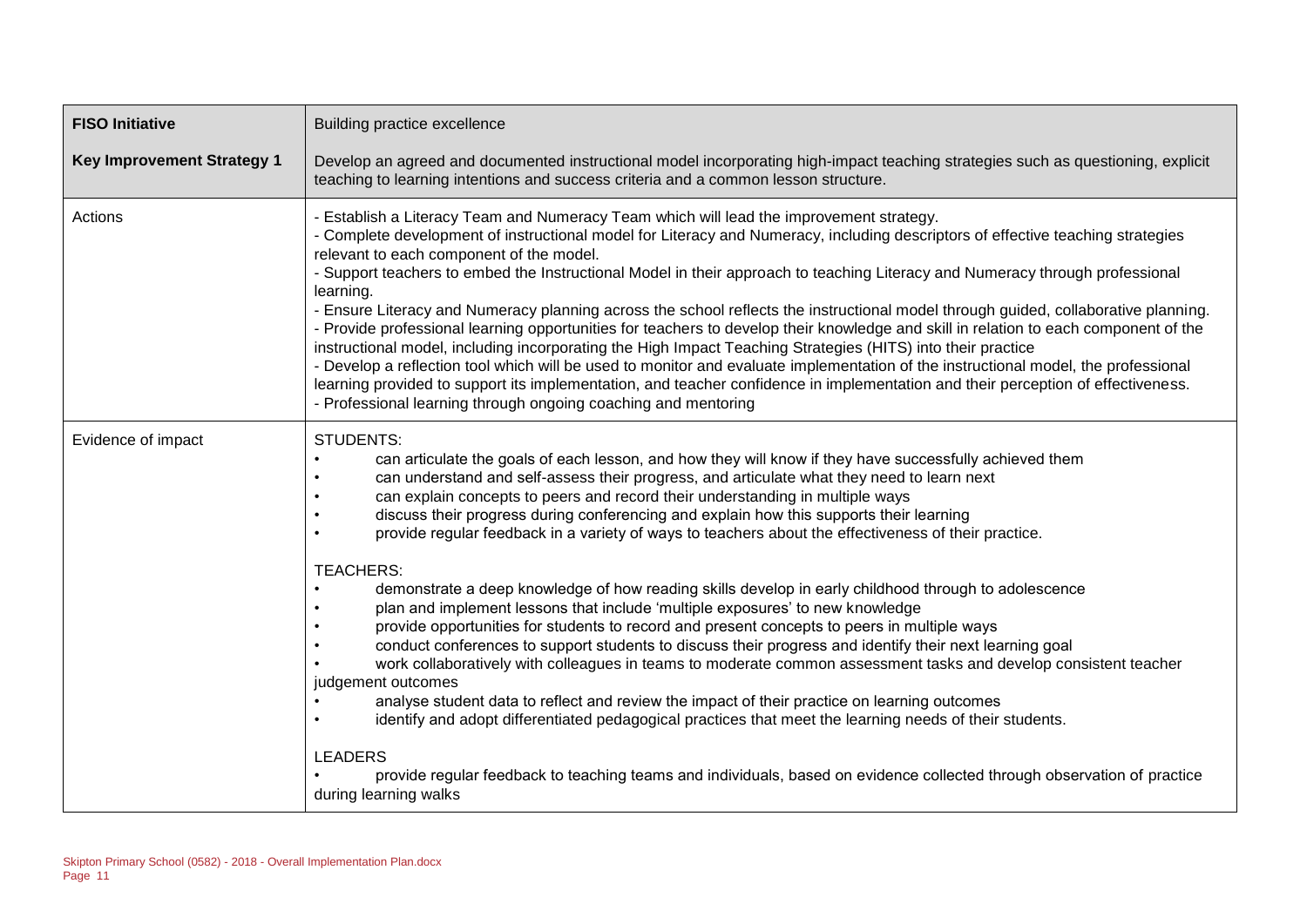|                                                                                                                                                                                                                                                                                                                 | support staff through professional learning and coaching conversations to deepen their understanding of the development of<br>reading skills in children<br>model the use of the school's instructional model as a framework for the professional learning presented to staff in the<br>school<br>facilitate and support collaborative practices across the school. |                         |                                                                 |                            |                                                                       |
|-----------------------------------------------------------------------------------------------------------------------------------------------------------------------------------------------------------------------------------------------------------------------------------------------------------------|---------------------------------------------------------------------------------------------------------------------------------------------------------------------------------------------------------------------------------------------------------------------------------------------------------------------------------------------------------------------|-------------------------|-----------------------------------------------------------------|----------------------------|-----------------------------------------------------------------------|
| <b>Activities and Milestones</b>                                                                                                                                                                                                                                                                                |                                                                                                                                                                                                                                                                                                                                                                     | <b>Who</b>              | Is this a<br><b>Professional</b><br>Learning<br><b>Priority</b> | When                       | <b>Budget</b>                                                         |
| Establish Literacy Team.<br>Release teachers to attend Literacy Leadership team.                                                                                                                                                                                                                                |                                                                                                                                                                                                                                                                                                                                                                     | All Staff               | $\overline{M}$ Yes                                              | from: Term 1<br>to: Term 3 | \$1,300.00<br>$\overline{\mathbf{M}}$ Equity funding will<br>be used  |
| Alternate staff meetings (as Professional learning) to focus on<br>unpacking the instructional model for Literacy in detail, developing<br>a set of descriptors which outline effective teaching strategies<br>related to each component of the model (including HITS and<br>ongoing monitoring and assessment) |                                                                                                                                                                                                                                                                                                                                                                     | School Improvement Team | $\overline{M}$ Yes                                              | from: Term 1<br>to: Term 2 | \$0.00<br>$\Box$ Equity funding will<br>be used                       |
| <b>Establish Numeracy Team</b>                                                                                                                                                                                                                                                                                  |                                                                                                                                                                                                                                                                                                                                                                     | School Improvement Team | $\overline{M}$ Yes                                              | from: Term 3<br>to: Term 4 | \$0.00<br>$\Box$ Equity funding will<br>be used                       |
| Develop agreed beliefs about effective Numeracy teaching and<br>learning to clarify pedagogy which underpins practice.                                                                                                                                                                                          |                                                                                                                                                                                                                                                                                                                                                                     | School Improvement Team | $\overline{\blacksquare}$ Yes                                   | from: Term 3<br>to: Term 4 | \$0.00<br>$\Box$ Equity funding will<br>be used                       |
| Develop Instructional Model for teaching Numeracy.                                                                                                                                                                                                                                                              |                                                                                                                                                                                                                                                                                                                                                                     | School Improvement Team | $\overline{\blacksquare}$ Yes                                   | from: Term 3<br>to: Term 4 | \$0.00<br>$\Box$ Equity funding will<br>be used                       |
| Professional learning to include ongoing coaching and mentoring<br>for all staff specifically related to their implementation of the<br>instructional model in Literacy (professional reading, colleague<br>visits, classroom observations, collaborative planning, staff                                       |                                                                                                                                                                                                                                                                                                                                                                     | All Staff               | $\overline{\blacksquare}$ Yes                                   | from: Term 1<br>to: Term 3 | \$10,000.00<br>$\overline{\mathbf{M}}$ Equity funding will<br>be used |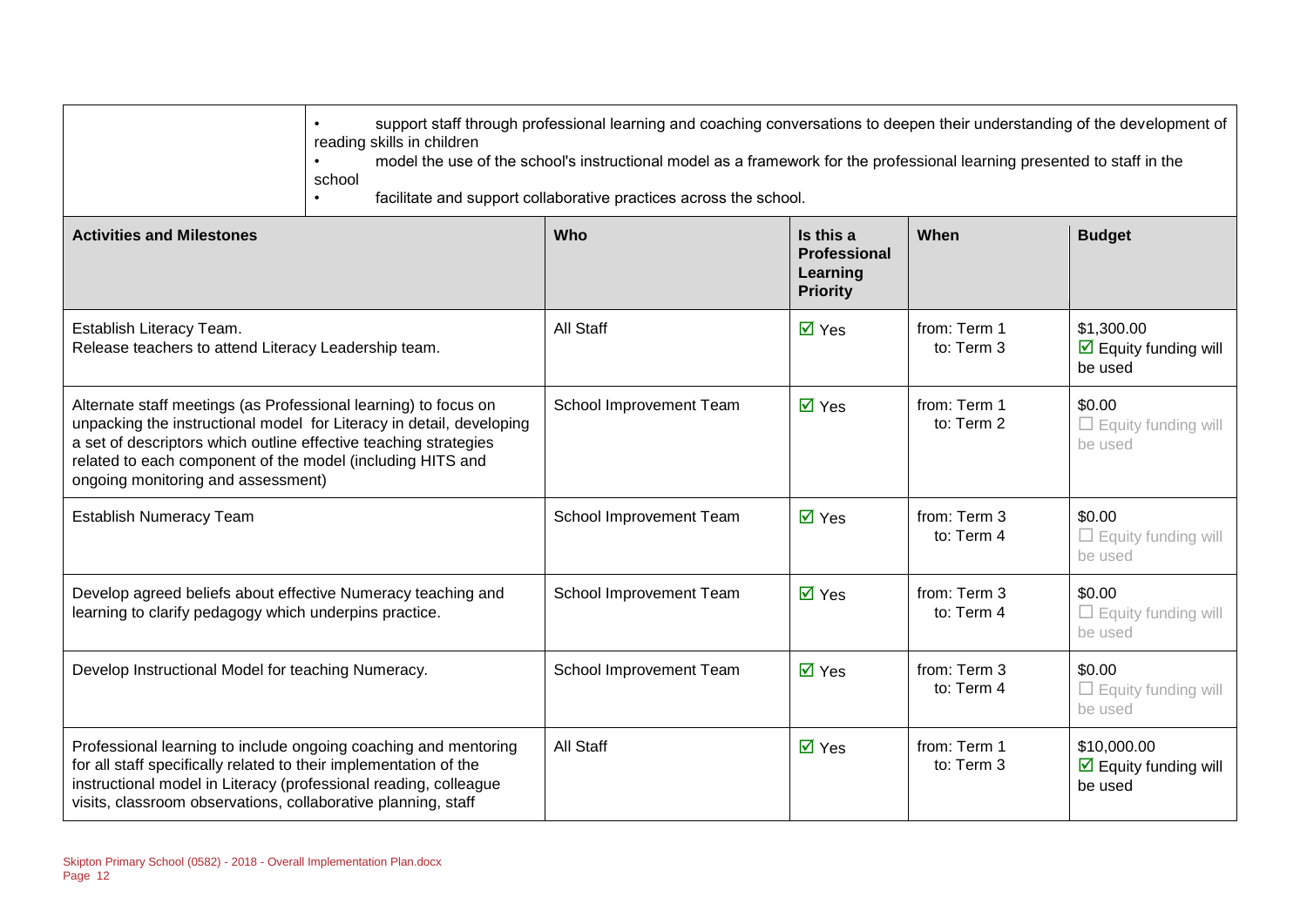| meetings)<br>Members of Literacy Team to access Bastow Leading Literacy<br>opportunities as appropriate, for example Open to Learning and<br>data interpretation courses.                        |                         |                             |                            |                                                                      |
|--------------------------------------------------------------------------------------------------------------------------------------------------------------------------------------------------|-------------------------|-----------------------------|----------------------------|----------------------------------------------------------------------|
| Develop and complete reflective survey to gather baseline data on<br>teacher knowledge, skill and confidence in relation to the<br>implementation of the instructional model for Literacy.       | School Improvement Team | $\overline{\mathsf{M}}$ Yes | from: Term 2<br>to: Term 2 | \$0.00<br>$\Box$ Equity funding will<br>be used                      |
| Meetings to facilitate the development of planning processes and<br>documentation which reflects the instructional model, including<br>collaboration with colleagues within and between schools. | School Improvement Team | $\overline{\mathsf{M}}$ Yes | from: Term 1<br>to: Term 4 | \$1,050.00<br>$\overline{\mathbf{y}}$ Equity funding will<br>be used |
| Scope and Sequence documents used during planning to inform<br>the development of learning goals and intentions, and explicit and<br>purposeful learning tasks.                                  | School Improvement Team | $\overline{\mathsf{M}}$ Yes | from: Term 1<br>to: Term 4 | \$0.00<br>$\Box$ Equity funding will<br>be used                      |
| Evaluate the implementation of the instructional model - as per<br>previous staff reflection survey.                                                                                             | Teacher(s)              | $\overline{M}$ Yes          | from: Term 4<br>to: Term 4 | \$0.00<br>$\Box$ Equity funding will<br>be used                      |

| Goal 1                 | To achieve high learning growth in literacy and numeracy for every student.                                                                                                                                                                                                                                                                                                             |
|------------------------|-----------------------------------------------------------------------------------------------------------------------------------------------------------------------------------------------------------------------------------------------------------------------------------------------------------------------------------------------------------------------------------------|
| 12 month target 1.1    | Increase the percentage of students achieving 'high relative growth' in<br>NAPLAN (based on average data 2013 - 2017)<br>Reading: 40% (4 year ave. 37%)<br>Writing: 32% (4 year ave. 29%)<br>Numeracy: 30% (4 year ave. 26%).<br>Reduce the number of students achieving 'medium growth' in NAPLAN (based on average data 2013 - 2017)<br>Reading: 50%<br>Writing: 60%<br>Numeracy: 70% |
| <b>FISO Initiative</b> | Building practice excellence                                                                                                                                                                                                                                                                                                                                                            |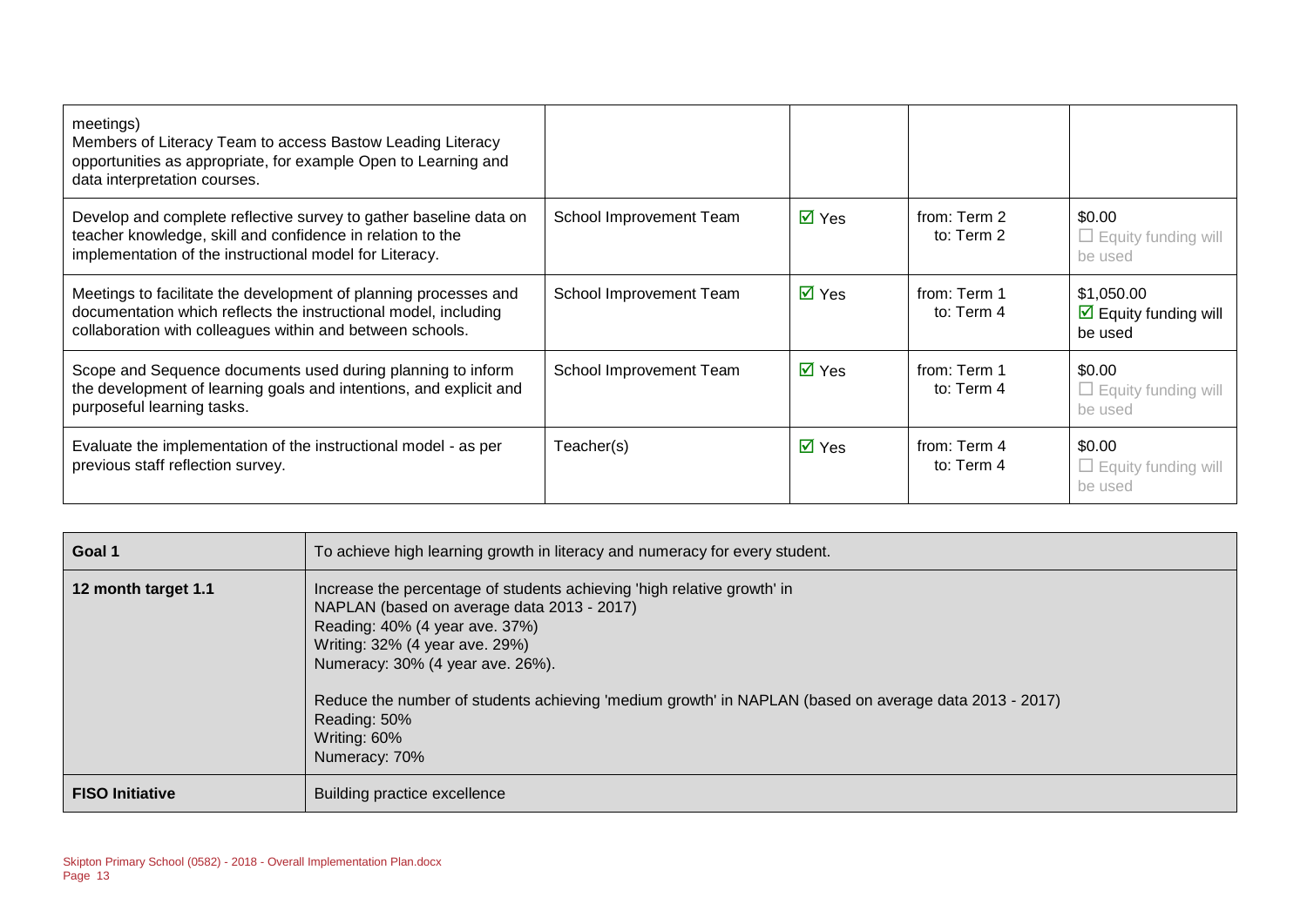| <b>Key Improvement Strategy 2</b>                                                                                                                                                                                                                                                    | Develop a curriculum plan that reflects the school's vision, priorities, values and pedagogical practices and identifies essential<br>learning skills required for each grade level.                                                                                                                                                                                                                                                                                                                                                                                                                                                                  |                         |                                                                 |                            |                                                 |
|--------------------------------------------------------------------------------------------------------------------------------------------------------------------------------------------------------------------------------------------------------------------------------------|-------------------------------------------------------------------------------------------------------------------------------------------------------------------------------------------------------------------------------------------------------------------------------------------------------------------------------------------------------------------------------------------------------------------------------------------------------------------------------------------------------------------------------------------------------------------------------------------------------------------------------------------------------|-------------------------|-----------------------------------------------------------------|----------------------------|-------------------------------------------------|
| Actions                                                                                                                                                                                                                                                                              | - Clarify and articulate the school's vision, priorities, values and pedagogical practices in relation to Literacy teaching and learning -<br>document pedagogy.<br>- Compile 'guaranteed and viable' curriculum.<br>- Develop Scope and Sequence plan/documents for Literacy from Victorian Curriculum and other relevant sources, including a focus<br>on ensuring proficiency in concepts, skills and dispositions in Literacy.<br>- Begin development of Monitoring and Assessment Schedule to ensure planning processes focus on identifying and meeting the<br>learning needs of students.                                                      |                         |                                                                 |                            |                                                 |
| Evidence of impact                                                                                                                                                                                                                                                                   | <b>TEACHERS:</b><br>• will understand and be able to articulate the pedagogy that underpins Skipton's approach to teaching and learning in literacy.<br>• will have used the scope and sequence documents to inform their planning.<br>• will be purposeful and explicit in developing learning intentions with their students.<br>• will have planned comprehensive and purposeful 'learning cycles' in literacy<br>• will have used effective monitoring and assessment practices to inform their teaching<br>• will be more likely to rate their practice as Embedding rather than Evolving in the FISO Continua of Practice in Building Practice. |                         |                                                                 |                            |                                                 |
| <b>Activities and Milestones</b>                                                                                                                                                                                                                                                     |                                                                                                                                                                                                                                                                                                                                                                                                                                                                                                                                                                                                                                                       | Who                     | Is this a<br><b>Professional</b><br>Learning<br><b>Priority</b> | When                       | <b>Budget</b>                                   |
| Complete development and documentation of agreed pedagogy<br>(mission and goals) which underpins teaching and learning in<br>Literacy (as began in term 4 2017)                                                                                                                      |                                                                                                                                                                                                                                                                                                                                                                                                                                                                                                                                                                                                                                                       | School Improvement Team | $\Box$ No                                                       | from: Term 1<br>to: Term 1 | \$0.00<br>$\Box$ Equity funding will<br>be used |
| Provide professional learning related to 'guaranteed and viable<br>curriculum'. Develop agreed understanding about what this means<br>for our curriculum planning and the development of a whole-school<br>Scope and Sequence documents which will begin more formally in<br>Term 2. |                                                                                                                                                                                                                                                                                                                                                                                                                                                                                                                                                                                                                                                       | School Improvement Team | $\overline{\mathsf{M}}$ Yes                                     | from: Term 1<br>to: Term 4 | \$0.00<br>$\Box$ Equity funding will<br>be used |
| Develop agreed Scope and Sequence documents for Literacy and<br>Numeracy (and other areas as appropriate) based on Victorian<br>Curriculum but enhanced by other resources as appropriate.                                                                                           |                                                                                                                                                                                                                                                                                                                                                                                                                                                                                                                                                                                                                                                       | School Improvement Team | $\overline{M}$ Yes                                              | from: Term 1<br>to: Term 4 | \$0.00<br>$\Box$ Equity funding will<br>be used |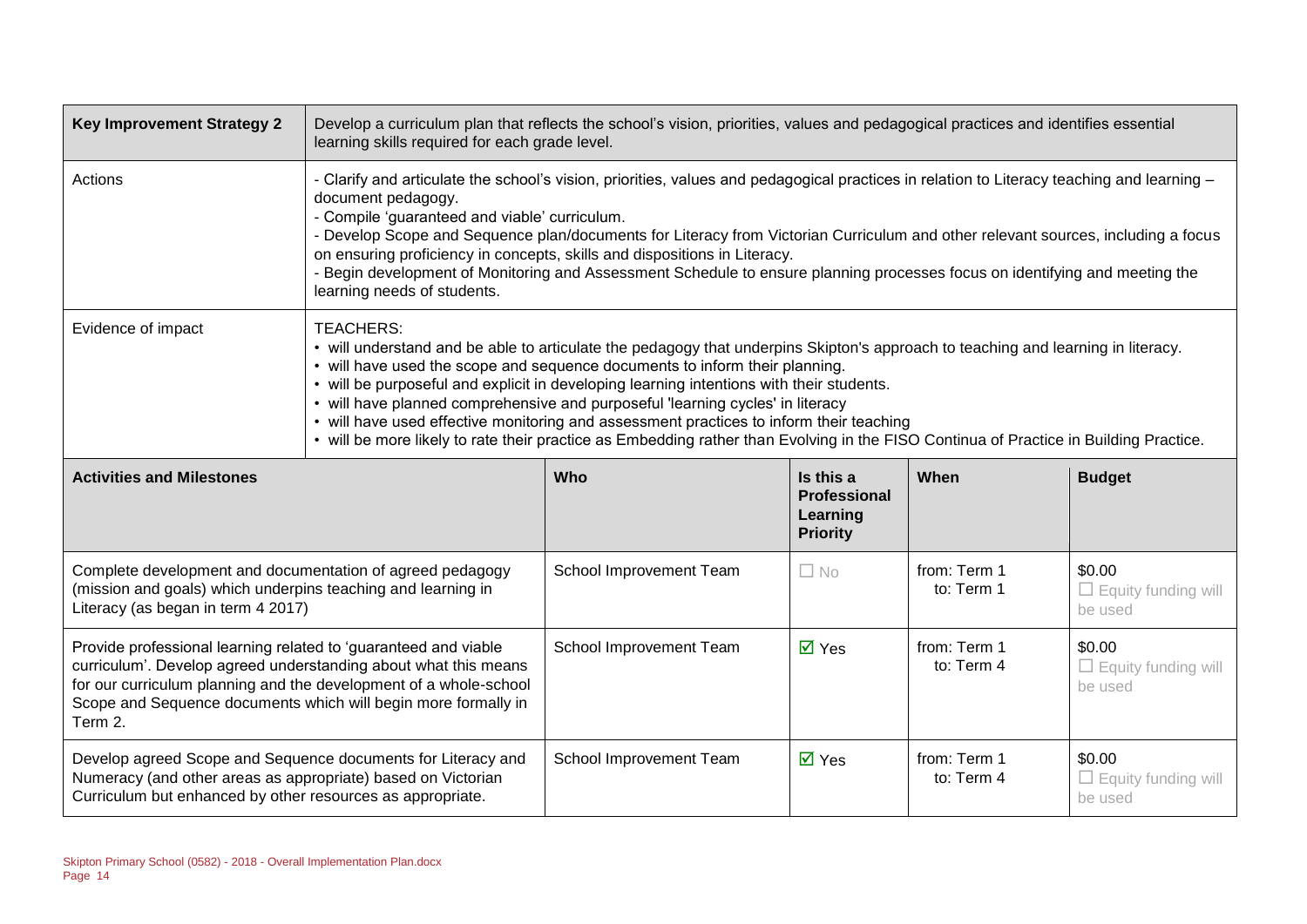| Further development of whole school Assessment Schedule,<br>including effective practices in ongoing monitoring, and gathering | School Improvement Team | $\overline{\mathsf{M}}$ Yes | from: Term 2<br>to: Term 4 | \$2,000.00<br>l Eauity fundina will |
|--------------------------------------------------------------------------------------------------------------------------------|-------------------------|-----------------------------|----------------------------|-------------------------------------|
| and analysing data to inform teaching.                                                                                         |                         |                             |                            | be used                             |

| Goal 2                            | Increase student voice, engagement and motivation                                                                                                                                                                                                                                                                                                                                                                                                                                                                                                                                                                                                                                                                                                                                                                                                                                                                                                                                  |
|-----------------------------------|------------------------------------------------------------------------------------------------------------------------------------------------------------------------------------------------------------------------------------------------------------------------------------------------------------------------------------------------------------------------------------------------------------------------------------------------------------------------------------------------------------------------------------------------------------------------------------------------------------------------------------------------------------------------------------------------------------------------------------------------------------------------------------------------------------------------------------------------------------------------------------------------------------------------------------------------------------------------------------|
| 12 month target 2.1               | To improve the mean positive score in the 'Attitudes to school' survey factors:<br>Motivation and interest: 95%<br>Stimulated learning: 85%<br>Learning Confidence: 90%<br>Student voice and agency: 90%<br>To improve the mean positive scores in the 'Staff Satisfaction' survey factors:<br>Collective efficacy: 95%<br>Teacher collaboration: 85%<br>Collective focus on student learning: 90%                                                                                                                                                                                                                                                                                                                                                                                                                                                                                                                                                                                 |
| <b>FISO Initiative</b>            | Intellectual engagement and self-awareness                                                                                                                                                                                                                                                                                                                                                                                                                                                                                                                                                                                                                                                                                                                                                                                                                                                                                                                                         |
| <b>Key Improvement Strategy 1</b> | To further strengthen teaching practices which purposefully engage and motivate students and offer opportunities for students to<br>have a voice, take responsibility for, and contribute to, their own learning.                                                                                                                                                                                                                                                                                                                                                                                                                                                                                                                                                                                                                                                                                                                                                                  |
| Actions                           | In order to strengthen the school's understanding and practises of increasing student voice, engagement and motivation, the<br>teachers will:<br>Term 1 and 2:<br>- undertake professional learning on the links between engagement, motivation, student voice and wellbeing and learning success<br>(why)<br>- examine the range of effective teaching strategies for differentiation that promote further engagement and motivation of students<br>(how)<br>- investigate and develop a school approach for what authentic 'student voice' for students in Literacy at Skipton looks like.<br>- develop monitoring and assessment strategies which empower students and self-awareness in their learning.<br>- develop a student feedback tool to gather evidence of effective practice.<br>Term 3 and 4:<br>- further embed teacher practice in relation to differentaitaion, student choice and voice in Literacy<br>- gather student feedback as per previous monitoring tool |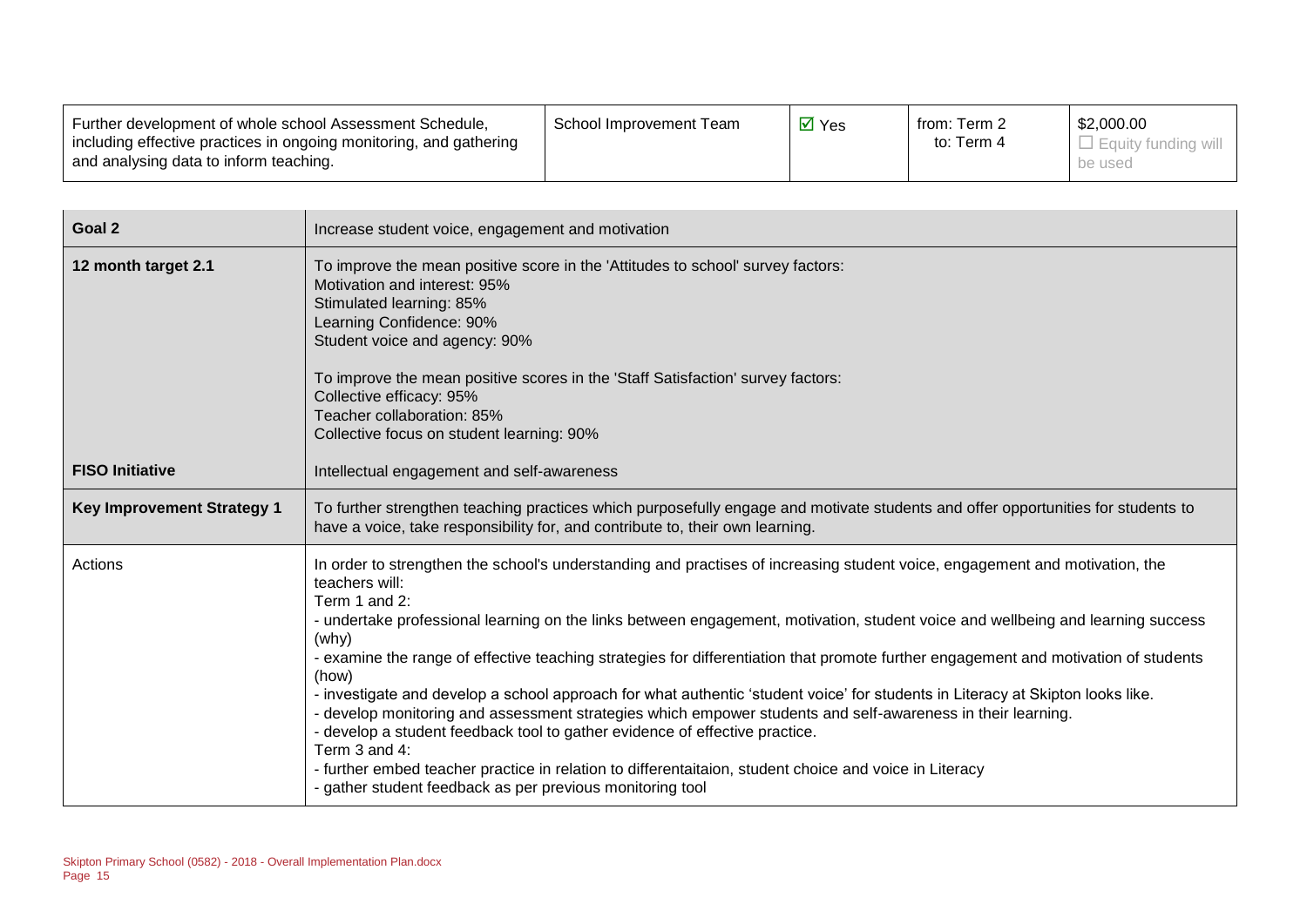|                                                                                                                                                                                                                                                                                         | - begin inquiry and apply the principles of differentiation, student choice and voice in other areas of the curriculum eg Numeracy,<br>Integrated curriculum.                                                                                                                                                                                                                                                                                                                                                                                                                                                                                                                                                                                                                                                   |                         |                                                          |                            |                                                   |
|-----------------------------------------------------------------------------------------------------------------------------------------------------------------------------------------------------------------------------------------------------------------------------------------|-----------------------------------------------------------------------------------------------------------------------------------------------------------------------------------------------------------------------------------------------------------------------------------------------------------------------------------------------------------------------------------------------------------------------------------------------------------------------------------------------------------------------------------------------------------------------------------------------------------------------------------------------------------------------------------------------------------------------------------------------------------------------------------------------------------------|-------------------------|----------------------------------------------------------|----------------------------|---------------------------------------------------|
| Evidence of impact                                                                                                                                                                                                                                                                      | <b>STUDENTS:</b><br>- Will have high levels of motivation and engagement in their own learning, as reflected in the Grade 4-6 Student Opinion Survey.<br>- Will take greater responsibility for their own learning and be more skilled in monitoring their own progress and identifying goals and<br>achivements. This process will be reflected in goals setting and the quality of student comments in their semester reports.<br>- Involvement of a plan to develop student voice for the senior grade.<br><b>TEACHERS:</b><br>- Their documented pedagogy will reflect and increased capapcity for student voice.<br>- Teachers planning will reflect an increase in differentiating and personalising learning experiences.<br>- An increase in elements of the Staff Opinion Survey as indentified above. |                         |                                                          |                            |                                                   |
| <b>Activities and Milestones</b>                                                                                                                                                                                                                                                        |                                                                                                                                                                                                                                                                                                                                                                                                                                                                                                                                                                                                                                                                                                                                                                                                                 | Who                     | Is this a<br>Professional<br>Learning<br><b>Priority</b> | When                       | <b>Budget</b>                                     |
| Teacher inquiry into the links between student engagement<br>(motivation and voice), wellbeing and achievement to establish<br>agreed pedagogy which underpins a whole school approach to<br>wellbeing and which affirms our approach to teaching and learning<br>(instructional model) |                                                                                                                                                                                                                                                                                                                                                                                                                                                                                                                                                                                                                                                                                                                                                                                                                 | <b>All Staff</b>        | $\overline{\mathsf{M}}$ Yes                              | from: Term 1<br>to: Term 1 | \$500.00<br>$\Box$ Equity funding will<br>be used |
| Professional learning about differentiation in the context of Literacy<br>which will improve student engagement and motivation, to be<br>included as part of the planning process e.g. selection of learning<br>goals, tasks etc                                                        |                                                                                                                                                                                                                                                                                                                                                                                                                                                                                                                                                                                                                                                                                                                                                                                                                 | All Staff               | $\overline{\mathsf{M}}$ Yes                              | from: Term 2<br>to: Term 4 | \$500.00<br>$\Box$ Equity funding will<br>be used |
| Professional learning about the notion of 'student voice' in Literacy,<br>what difference it makes, and what it looks like in practice. Visit<br>schools, such as Mortlake College (Graham Good), who have<br>focussed upon developing student voice.                                   |                                                                                                                                                                                                                                                                                                                                                                                                                                                                                                                                                                                                                                                                                                                                                                                                                 | All Staff               | $\overline{\mathsf{M}}$ Yes                              | from: Term 1<br>to:        | \$700.00<br>$\Box$ Equity funding will<br>be used |
| Development of reflection tools which can be used to monitor and<br>assess student engagement and motivation in Literacy.                                                                                                                                                               |                                                                                                                                                                                                                                                                                                                                                                                                                                                                                                                                                                                                                                                                                                                                                                                                                 | School Improvement Team | $\Box$ No                                                | from: Term 1<br>to: Term 4 | \$0.00<br>$\Box$ Equity funding will<br>be used   |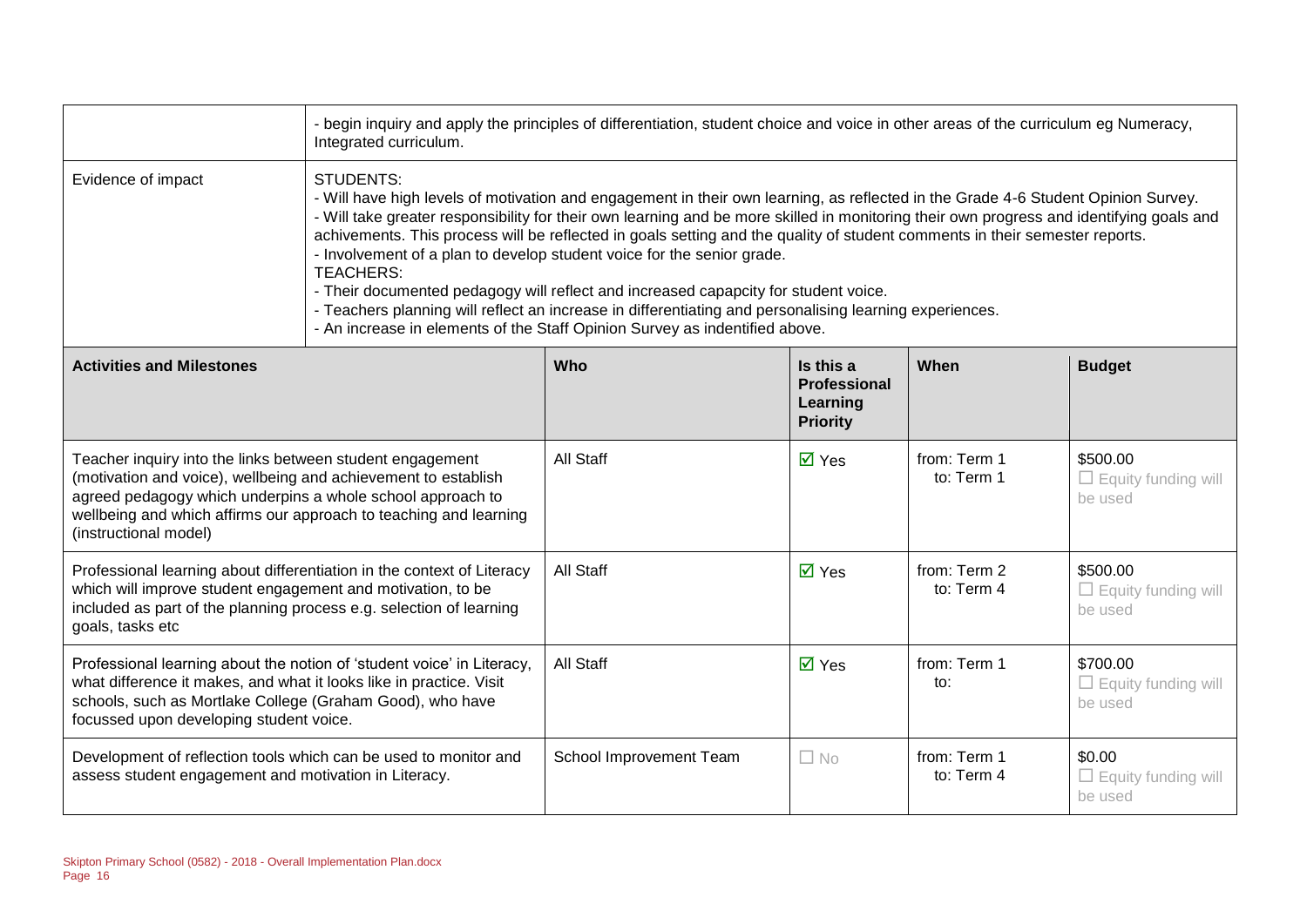## **Professional Learning and Development Plan - 2018**

| <b>Professional Learning</b><br><b>Priority</b>                                                                                                                                                                                                                                                                                   | <b>Who</b>                    | When                       | <b>Key Professional Learning</b><br><b>Strategies</b>                                                                                                              | <b>Organisational Structure</b>                                                                                                                   | <b>Expertise Accessed</b>                                                                                                           | <b>Where</b>                                                 |
|-----------------------------------------------------------------------------------------------------------------------------------------------------------------------------------------------------------------------------------------------------------------------------------------------------------------------------------|-------------------------------|----------------------------|--------------------------------------------------------------------------------------------------------------------------------------------------------------------|---------------------------------------------------------------------------------------------------------------------------------------------------|-------------------------------------------------------------------------------------------------------------------------------------|--------------------------------------------------------------|
| Establish Literacy Team.<br>Release teachers to attend<br>Literacy Leadership team.                                                                                                                                                                                                                                               | All Staff                     | from: Term 1<br>to: Term 3 | $\overline{\mathbf{z}}$ Collaborative<br>Inquiry/Action Research<br>team<br>$\triangleright$ Curriculum development<br>$\overline{\mathbf{M}}$ Formalised PLC/PLTs | ☑ Formal School Meeting /<br>Internal Professional<br>Learning Sessions<br>☑ Network Professional<br>Learning<br>$\triangleright$ PLC/PLT Meeting | $\triangleright$ Literacy expertise<br>$\overline{\mathbf{M}}$ Bastow<br>program/course<br>$\overline{\mathbf{y}}$ Literacy Leaders | $\boxdot$ Off-site<br>Literacy<br><b>Leaders</b><br>training |
| Alternate staff meetings (as<br>Professional learning) to<br>focus on unpacking the<br>instructional model for<br>Literacy in detail, developing<br>a set of descriptors which<br>outline effective teaching<br>strategies related to each<br>component of the model<br>(including HITS and ongoing<br>monitoring and assessment) | School<br>Improvement<br>Team | from: Term 1<br>to: Term 2 | $\triangleright$ Planning<br>$\overline{\mathbf{Z}}$ Collaborative<br>Inquiry/Action Research<br>team<br>$\boxdot$ Curriculum development                          | ■ Whole School Student<br>Free Day                                                                                                                | $\overline{\mathbf{y}}$ Internal staff                                                                                              | $\overline{\mathsf{M}}$ On-site                              |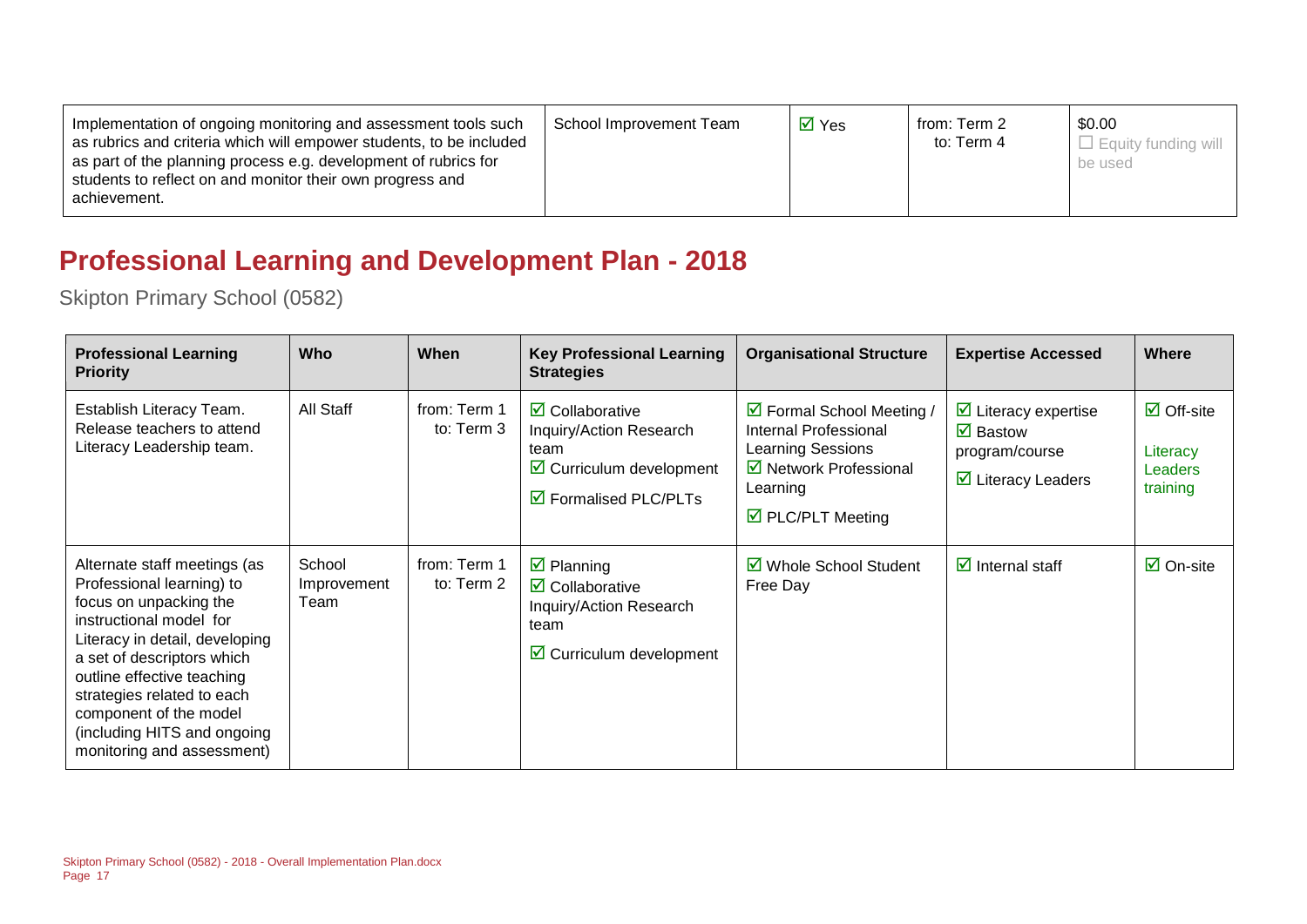| <b>Establish Numeracy Team</b>                                                                                                                                                                                                                                                                                                                                                                                                                                                 | School<br>Improvement<br>Team | from: Term 3<br>to: Term 4 | $\overline{\mathsf{M}}$ Formalised PLC/PLTs                                                                                            | ☑ Formal School Meeting /<br><b>Internal Professional</b><br>Learning Sessions                                                  | $\overline{\mathbf{z}}$ Internal staff                                                                                                            | $\overline{\boxtimes}$ On-site  |
|--------------------------------------------------------------------------------------------------------------------------------------------------------------------------------------------------------------------------------------------------------------------------------------------------------------------------------------------------------------------------------------------------------------------------------------------------------------------------------|-------------------------------|----------------------------|----------------------------------------------------------------------------------------------------------------------------------------|---------------------------------------------------------------------------------------------------------------------------------|---------------------------------------------------------------------------------------------------------------------------------------------------|---------------------------------|
| Develop agreed beliefs about<br>effective Numeracy teaching<br>and learning to clarify<br>pedagogy which underpins<br>practice.                                                                                                                                                                                                                                                                                                                                                | School<br>Improvement<br>Team | from: Term 3<br>to: Term 4 | $\boxtimes$ Planning<br>$\overline{\mathbf{y}}$ Preparation<br>$\boxtimes$ Curriculum development                                      | ☑ Whole School Student<br>Free Day                                                                                              | $\triangleright$ Primary Mathematics<br>and Science specialists<br>$\triangleright$ Leadership partners<br>$\overline{\mathbf{z}}$ Internal staff | $\overline{\mathsf{M}}$ On-site |
| Develop Instructional Model<br>for teaching Numeracy.                                                                                                                                                                                                                                                                                                                                                                                                                          | School<br>Improvement<br>Team | from: Term 3<br>to: Term 4 | $\boxtimes$ Planning<br>$\overline{\mathbf{Z}}$ Collaborative<br>Inquiry/Action Research<br>team<br>$\boxtimes$ Curriculum development | ☑ Formal School Meeting /<br>Internal Professional<br><b>Learning Sessions</b>                                                  | $\overline{\mathbf{y}}$ Internal staff                                                                                                            | $\boxdot$ On-site               |
| Professional learning to<br>include ongoing coaching and<br>mentoring for all staff<br>specifically related to their<br>implementation of the<br>instructional model in Literacy<br>(professional reading,<br>colleague visits, classroom<br>observations, collaborative<br>planning, staff meetings)<br>Members of Literacy Team to<br>access Bastow Leading<br>Literacy opportunities as<br>appropriate, for example<br>Open to Learning and data<br>interpretation courses. | All Staff                     | from: Term 1<br>to: Term 3 | $\triangledown$ Peer observation<br>including feedback and<br>reflection<br>$\overline{\mathbf{M}}$ Formalised PLC/PLTs                | $\triangleright$ Professional Practice<br>Day<br>☑ Formal School Meeting /<br><b>Internal Professional</b><br>Learning Sessions | $\overline{\mathbf{M}}$ Internal staff<br>$\triangleright$ Learning Specialist                                                                    | $\boxtimes$ On-site             |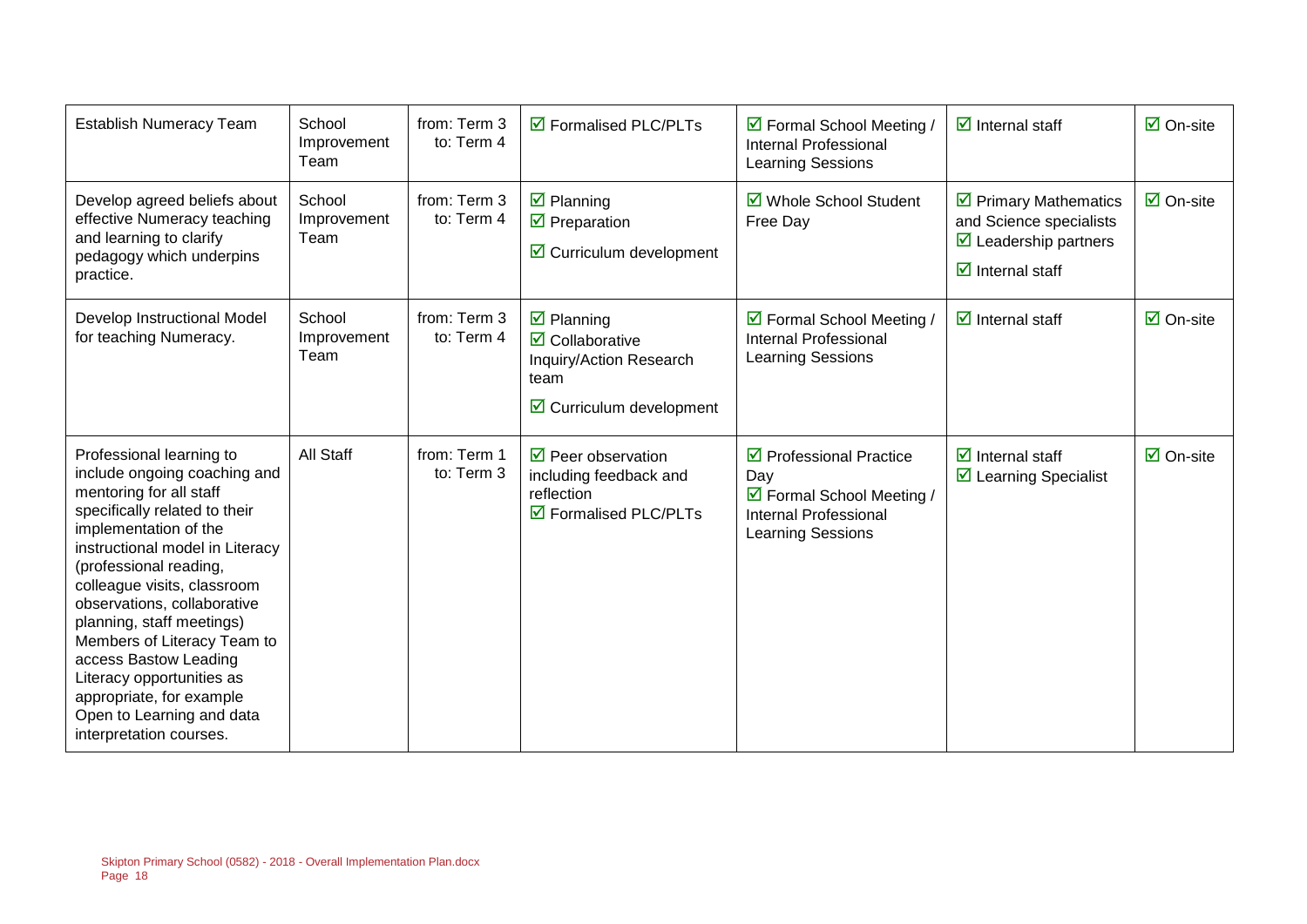| Develop and complete<br>reflective survey to gather<br>baseline data on teacher<br>knowledge, skill and<br>confidence in relation to the<br>implementation of the<br>instructional model for<br>Literacy.       | School<br>Improvement<br>Team | from: Term 2<br>to: Term 2 | $\boxtimes$ Moderated assessment<br>of student learning                                                           | ☑ Formal School Meeting /<br><b>Internal Professional</b><br>Learning Sessions                                                 | $\overline{\mathbf{z}}$ Internal staff | $\overline{\mathsf{M}}$ On-site                                                                                           |
|-----------------------------------------------------------------------------------------------------------------------------------------------------------------------------------------------------------------|-------------------------------|----------------------------|-------------------------------------------------------------------------------------------------------------------|--------------------------------------------------------------------------------------------------------------------------------|----------------------------------------|---------------------------------------------------------------------------------------------------------------------------|
| Meetings to facilitate the<br>development of planning<br>processes and<br>documentation which reflects<br>the instructional model,<br>including collaboration with<br>colleagues within and<br>between schools. | School<br>Improvement<br>Team | from: Term 1<br>to: Term 4 | $\boxdot$ Collaborative<br>Inquiry/Action Research<br>team                                                        | $\triangledown$ Professional Practice<br>Day<br>☑ Formal School Meeting /<br><b>Internal Professional</b><br>Learning Sessions | $\overline{\mathbf{M}}$ Internal staff | $\boxdot$ Off-site<br><b>Visit</b><br>schools<br>that have<br>Daily 5 as<br>key literacy<br>model.<br>Such as<br>Stawell. |
| Scope and Sequence<br>documents used during<br>planning to inform the<br>development of learning<br>goals and intentions, and<br>explicit and purposeful<br>learning tasks.                                     | School<br>Improvement<br>Team | from: Term 1<br>to: Term 4 | $\boxtimes$ Planning<br>$\overline{\mathbf{y}}$ Preparation<br>$\boxtimes$ Curriculum development                 | ☑ Formal School Meeting /<br><b>Internal Professional</b><br>Learning Sessions<br>$\triangleright$ Timetabled Planning<br>Day  | $\overline{\mathbf{z}}$ Internal staff | $\overline{\boxtimes}$ On-site                                                                                            |
| Evaluate the implementation<br>of the instructional model - as<br>per previous staff reflection<br>survey.                                                                                                      | Teacher(s)                    | from: Term 4<br>to: Term 4 | $\overline{\mathbf{z}}$ Collaborative<br>Inquiry/Action Research<br>team<br>$\boxtimes$ Individualised Reflection | ☑ Formal School Meeting /<br><b>Internal Professional</b><br><b>Learning Sessions</b>                                          | $\overline{\mathbf{z}}$ Internal staff | $\overline{\Box}$ On-site                                                                                                 |
| Provide professional learning<br>related to 'guaranteed and<br>viable curriculum'. Develop                                                                                                                      | School<br>Improvement<br>Team | from: Term 1<br>to: Term 4 | $\boxtimes$ Curriculum development                                                                                | ☑ Formal School Meeting /<br><b>Internal Professional</b><br>Learning Sessions                                                 | $\overline{\mathbf{z}}$ Internal staff | $\overline{\Box}$ On-site                                                                                                 |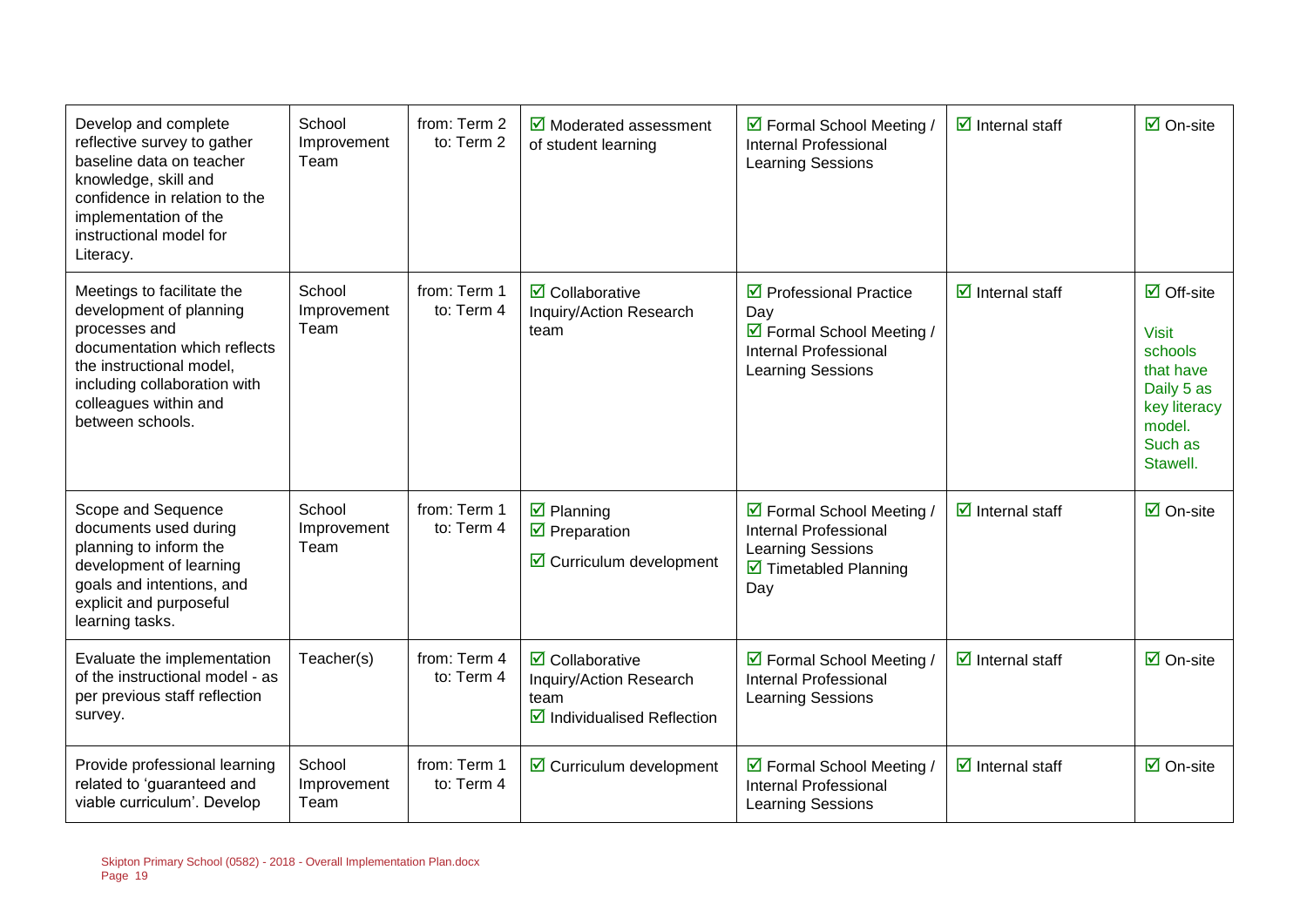| agreed understanding about<br>what this means for our<br>curriculum planning and the<br>development of a whole-<br>school Scope and Sequence<br>documents which will begin<br>more formally in Term 2.                                                                                                 |                               |                            |                                                                                                                                                                |                                                                                                                                             |                                        |                                 |
|--------------------------------------------------------------------------------------------------------------------------------------------------------------------------------------------------------------------------------------------------------------------------------------------------------|-------------------------------|----------------------------|----------------------------------------------------------------------------------------------------------------------------------------------------------------|---------------------------------------------------------------------------------------------------------------------------------------------|----------------------------------------|---------------------------------|
| Develop agreed Scope and<br>Sequence documents for<br>Literacy and Numeracy (and<br>other areas as appropriate)<br>based on Victorian<br>Curriculum but enhanced by<br>other resources as<br>appropriate.                                                                                              | School<br>Improvement<br>Team | from: Term 1<br>to: Term 4 | $\boxtimes$ Planning<br>$\triangledown$ Preparation<br>$\boxtimes$ Curriculum development                                                                      | ☑ Formal School Meeting /<br><b>Internal Professional</b><br><b>Learning Sessions</b><br>$\overline{\mathbf{2}}$ Timetabled Planning<br>Day | $\overline{\mathbf{z}}$ Internal staff | $\overline{\mathsf{M}}$ On-site |
| Further development of whole<br>school Assessment<br>Schedule, including effective<br>practices in ongoing<br>monitoring, and gathering<br>and analysing data to inform<br>teaching.                                                                                                                   | School<br>Improvement<br>Team | from: Term 2<br>to: Term 4 | $\overline{\mathbf{y}}$ Planning<br>$\triangleright$ Design of formative<br>assessments<br>$\overline{\mathbf{M}}$ Moderated assessment<br>of student learning | ☑ Formal School Meeting /<br><b>Internal Professional</b><br><b>Learning Sessions</b>                                                       | $\overline{\mathbf{z}}$ Internal staff | $\overline{\Box}$ On-site       |
| Teacher inquiry into the links<br>between student engagement<br>(motivation and voice),<br>wellbeing and achievement to<br>establish agreed pedagogy<br>which underpins a whole<br>school approach to wellbeing<br>and which affirms our<br>approach to teaching and<br>learning (instructional model) | <b>All Staff</b>              | from: Term 1<br>to: Term 1 | $\overline{\mathbf{z}}$ Collaborative<br>Inquiry/Action Research<br>team                                                                                       | ☑ Formal School Meeting /<br><b>Internal Professional</b><br><b>Learning Sessions</b>                                                       | $\overline{\mathbf{z}}$ Internal staff | $\overline{\Box}$ On-site       |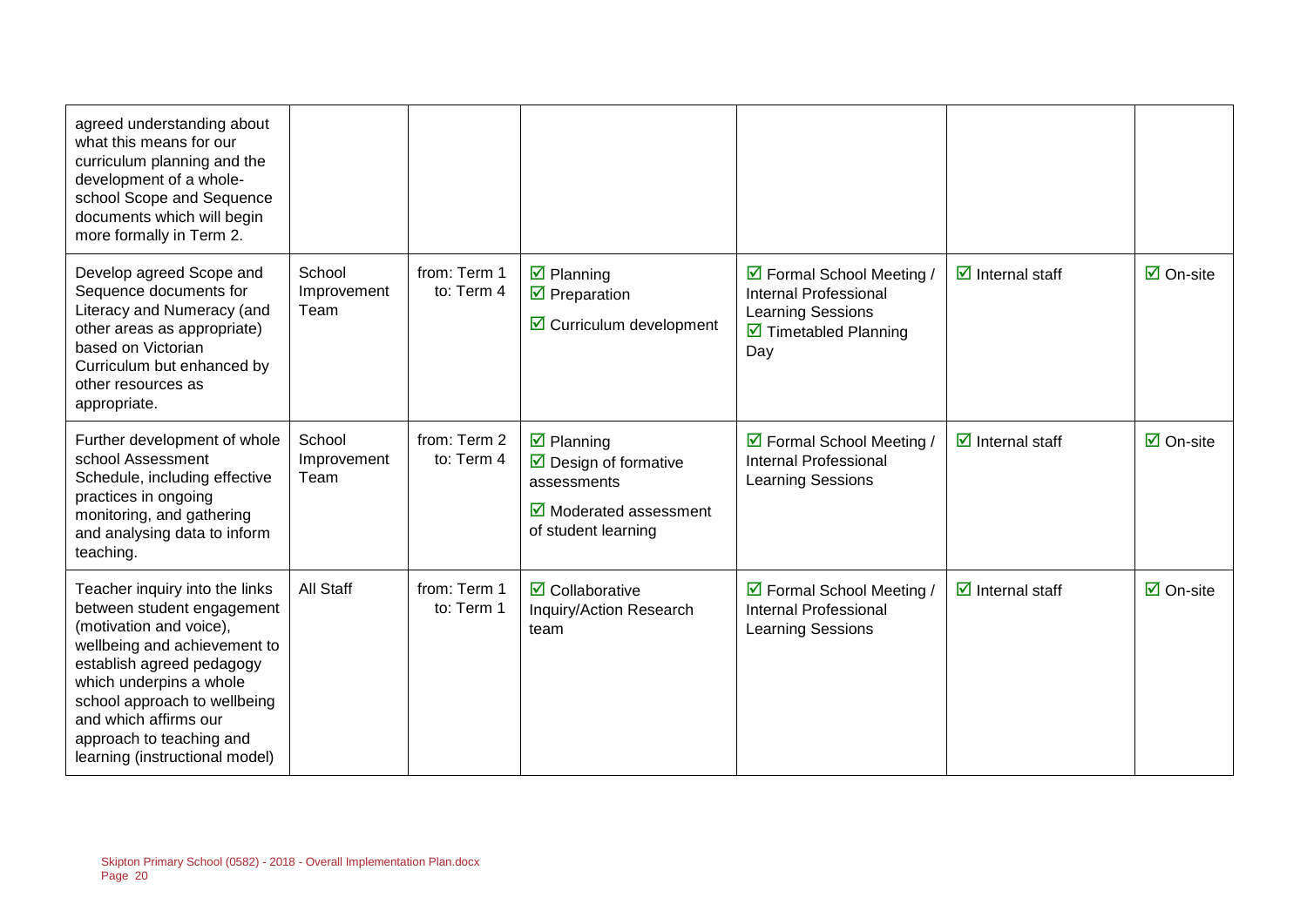| Professional learning about<br>differentiation in the context<br>of Literacy which will improve<br>student engagement and<br>motivation, to be included as<br>part of the planning process<br>e.g. selection of learning<br>goals, tasks etc                                                         | All Staff                     | from: Term 2<br>to: Term 4 | $\boxtimes$ Planning<br>$\overline{\mathbf{2}}$ Collaborative<br>Inquiry/Action Research<br>team<br>$\triangleright$ Curriculum development | ☑ Formal School Meeting /<br>Internal Professional<br><b>Learning Sessions</b>        | $\boxdot$ Internal staff               | $\overline{\mathsf{M}}$ On-site |
|------------------------------------------------------------------------------------------------------------------------------------------------------------------------------------------------------------------------------------------------------------------------------------------------------|-------------------------------|----------------------------|---------------------------------------------------------------------------------------------------------------------------------------------|---------------------------------------------------------------------------------------|----------------------------------------|---------------------------------|
| Professional learning about<br>the notion of 'student voice' in<br>Literacy, what difference it<br>makes, and what it looks like<br>in practice. Visit schools,<br>such as Mortlake College<br>(Graham Good), who have<br>focussed upon developing<br>student voice.                                 | <b>All Staff</b>              | from: Term 1               | $\overline{\mathbf{2}}$ Collaborative<br>Inquiry/Action Research<br>team                                                                    | ☑ Formal School Meeting /<br><b>Internal Professional</b><br><b>Learning Sessions</b> | $\boxdot$ Internal staff               | $\overline{\mathsf{M}}$ On-site |
| Implementation of ongoing<br>monitoring and assessment<br>tools such as rubrics and<br>criteria which will empower<br>students, to be included as<br>part of the planning process<br>e.g. development of rubrics<br>for students to reflect on and<br>monitor their own progress<br>and achievement. | School<br>Improvement<br>Team | from: Term 2<br>to: Term 4 | $\triangleright$ Design of formative<br>assessments<br>$\triangleright$ Moderated assessment<br>of student learning                         | ☑ Formal School Meeting /<br><b>Internal Professional</b><br>Learning Sessions        | $\overline{\mathbf{y}}$ Internal staff | $\overline{\mathsf{M}}$ On-site |

#### Documents that support the plan

The school has uploaded the following documents to support the self-evaluation.

Dimension 1 [Skipton Self-evaluation 2016-17.docx \(0.37 MB\)](https://apps.edustar.vic.edu.au/spot/handlers/files/evidence/582/1465/1/Skipton%20Self-evaluation%202016-17.docx) 2018 Annual Implementation Plan

Skipton Primary School (0582) - 2018 - Overall Implementation Plan.docx Page 21